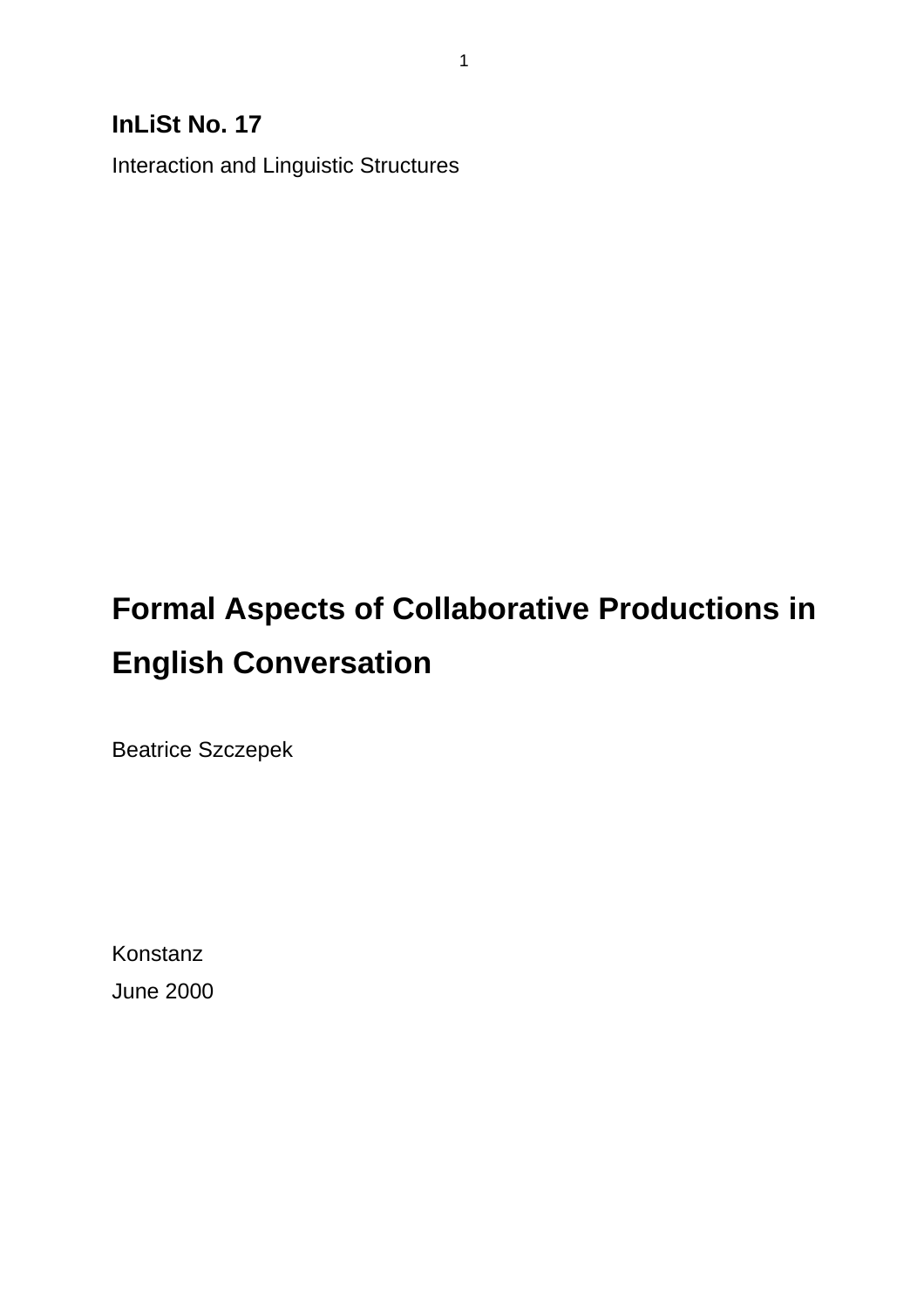In recognition of the enthusiasm he has brought to all aspects of the study of spoken verbal interaction, we dedicate this series to Professor Dr. Aldo di Luzio, University of Konstanz.

\_\_\_\_\_\_\_\_\_\_\_\_\_\_\_\_\_\_\_\_\_\_\_\_\_\_\_\_\_\_\_\_\_\_\_\_\_\_\_\_\_\_\_\_\_\_\_\_\_\_\_\_\_\_\_\_\_\_\_\_\_\_\_\_\_\_\_\_\_\_\_\_\_\_\_\_\_\_\_\_\_\_

\_\_\_\_\_\_\_\_\_\_\_\_\_\_\_\_\_\_\_\_\_\_\_\_\_\_\_\_\_\_\_\_\_\_\_\_\_\_\_\_\_\_\_\_\_\_\_\_\_\_\_\_\_\_\_\_\_\_\_\_\_\_\_\_\_\_\_\_\_\_\_\_\_\_\_\_\_\_\_\_\_\_

Prof. Dr. Elizabeth Couper-Kuhlen PD Dr. Susanne Günthner Universität Konstanz FB Sprachwissenschaft PB D 180 D-78457 Konstanz Prof. Dr. Margret Selting Universität Potsdam Institut für Germanistik Postfach 60 15 53 D-14415 Potsdam **http://ling.sprachwiss.uni-konstanz.de/pages/anglistik/**

Prof. Dr. Peter Auer Albert-Ludwigs-Universität Freiburg Deutsches Seminar I Postfach D-79085 Freiburg i. Br.

Additional copies may be ordered from: Universität Konstanz, Sekretariat LS Angl. Sprachwissenschaft, InLiSt PB D 180, D-78457 Konstanz, Tel.: +49/7531/88-2552, fax: +49/7531/88-4157 **http://inlist.uni-konstanz.de**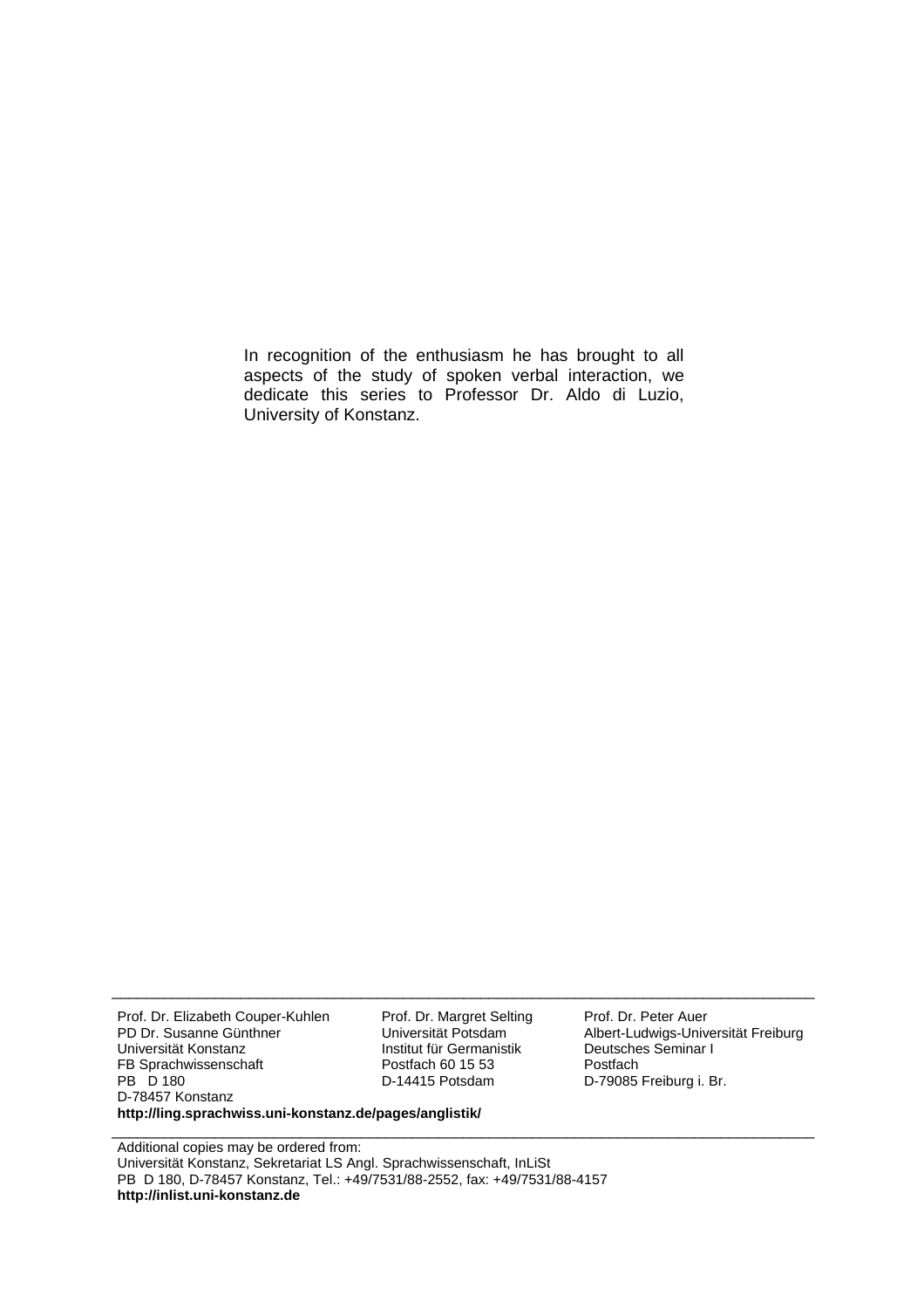#### **1. Introduction**

Collaboration between speakers on different linguistic levels is one of the basic conditions for functioning talk-in-interaction. In this paper the notion of interactional collaboration is taken up with respect to conversationalists' deployment of syntax and prosody. The phenomenon under discussion is the collaborative production of syntactic constructions and prosodic units by two speakers. The following investigation will attempt to categorize collaborative productions according to some of their formal characteristics. In addition, it will be claimed that collaborative productions are non-competitive incomings into the turn-space of another speaker and cannot be considered interruptions.

## **2. Previous research on collaborative productions**

In the conversation-analytic tradition collaborative productions were first mentioned by Sacks (1995) under the term "collaboratively built sentences". They also receive a brief mentioning in Schegloff (1984) and are part of what Falk (1980) treats under the heading of "duets". The largest contribution to the subject has been made by Lerner (1991, 1994, 1996), who calls the phenomenon "sentences-in-progress." Ferrara (1992) speaks of "joint productions"; and in a section in Ono/Thompson (1995) they are treated as "co-constructions." A brief summary of these positions will be helpful for a further understanding of the phenomenon.<sup>1</sup>

Sacks (1995) sees the main contribution of collaborative productions to discourse as social. For him, the syntactic possibility of constructing a sentence together is at the same time a possibility for collaboratively constructing a social unit.

The fact that there is a job that any person could clearly do by themself (sic), provides a resource for members for permitting them to show each other that whatever it is they're doing together, they're just doing together to do together. That is to say, if one wants to find a way of showing somebody that what you want is to be with them, the best way to do it is to find some way of dividing a task which is not easily dividable, and which clearly can be done by either one alone. (1995:147)

 $1$  Another piece of recent work that has dealt with collaboratives is Díaz, Antaki and Collins (1996). It is concerned with collaborative productions in circumstances too specific to be considered in the present general overview, namely with the "collective formulation (...) of a problem solution on a joint footing" (1996:525). Collaborative productions are also briefly treated in Hartung (1998) as a way of being ironic, in Glindemann (1987:66ff) as one form of speaking "unisono," and in Bublitz (1988:238ff) as a subcategory of speaker contributions which support the primary speaker. Schwitalla (1993) has some examples in his section on "redebegleitendes Sprechen" (75ff).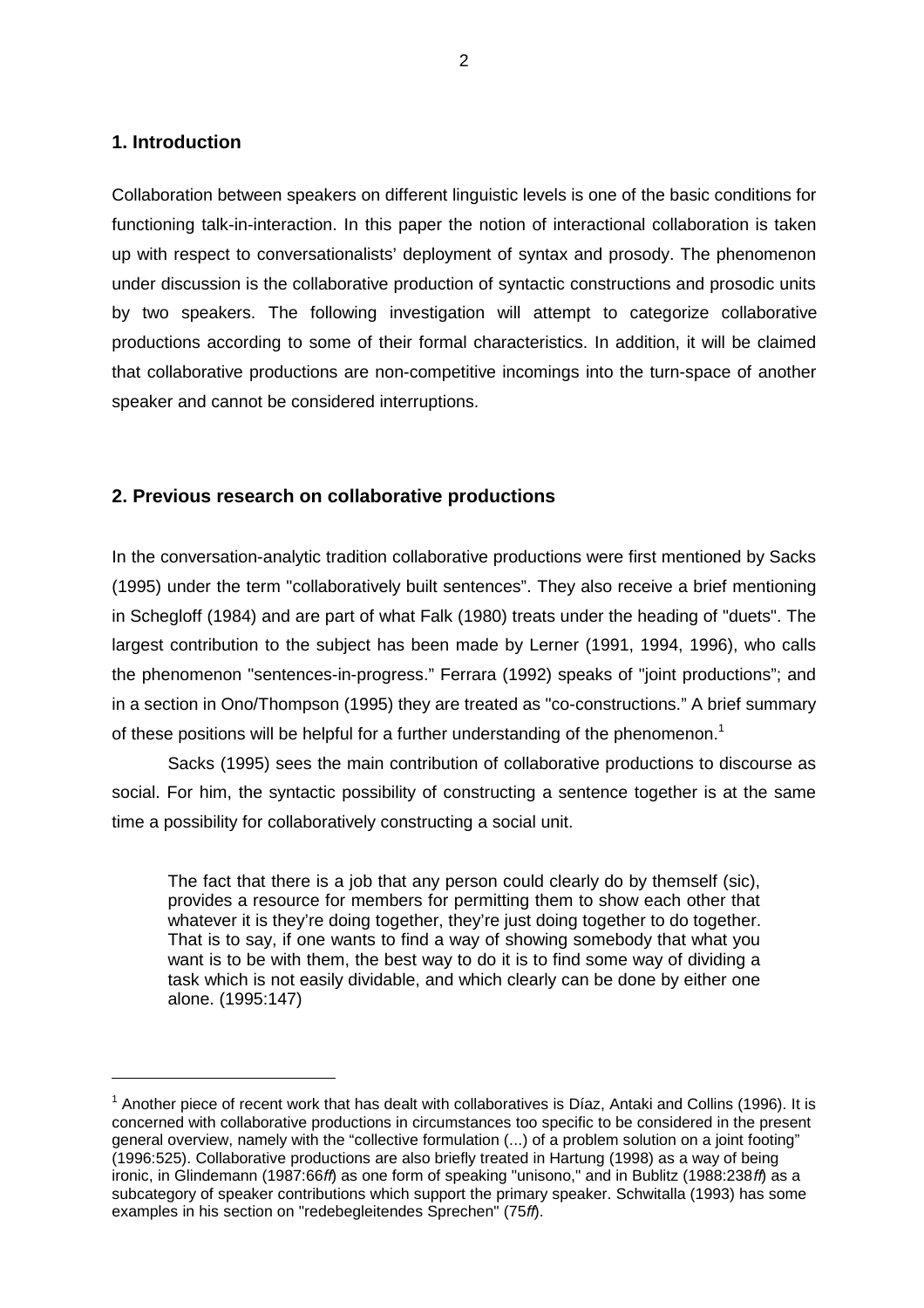Following Sacks' interpretation, collaborative productions are a way of using syntax as a linguistic resource for social aims, specifically for the forming of a social group within a conversational setting.

In Lerner's two main articles on collaborative productions (1991) and (1996), he discusses "compound turn constructional unit formats". These are two-fold structures which consist of a preliminary and a final component. The completion of the final component of a compound TCU is a conventional place for possible speaker change. "Preliminary component completion", i.e. the completion of the first part of the two-fold utterance, is typically not a transition relevance place. These preliminary completions, however, allow a recipient to project the upcoming of the final component and thereby to project when the next transition relevance place, i.e. the next possibility for speaker change, is about to come. An example is the if  $X$  then  $Y$  construction. Once a speaker has reached the completion of the if  $X$  component, the following component then  $Y$  can be predicted to close the format and thereby make an upcoming transition relevance place possible. According to Lerner, collaborative productions occur when second speakers, instead of waiting for the TRP after the final component, come in after the preliminary component completion and produce the final element. In the above case this would mean that when a current speaker produces if  $X$ , another speaker comes in after the completion of this component and produces the then Y element.

Other two-fold formats which Lerner (1991) describes are quotations following a verbum dicendi, parenthetical inserts which project the continuation of what has come before, lists, disagreements prefaced by well, contrasts, and the spelling of names in two parts. Lerner (1996) also acknowledges that there are "unprojected opportunities for completion" (1996:256), which are not occasioned by compound TCU formats but by "any conversational practice that disrupts the progressivity of talk within a turn" (1996:257). Such conversational practices are laugh tokens; intra-turn silences caused, for example, by a word search; and word repetitions. However, Lerner does not describe cases of collaborative productions which do not occur either in a compound TCU format or after some kind of 'trigger' from the first speaker.

The focus of Lerner's research on collaborative productions is decidedly that of syntax-for-conversation:

The collaboration of two speakers within what is achieved as a single sentence provides a way to recover features of sentence structure, where those features are not wholly tied to the talk of individual speakers. Sentence production can be seen here as an interactional achievement. The import of this is that the completion of one speaker's utterance by another participant reveals aspects of an interactionally relevant syntax. (1991:441)

3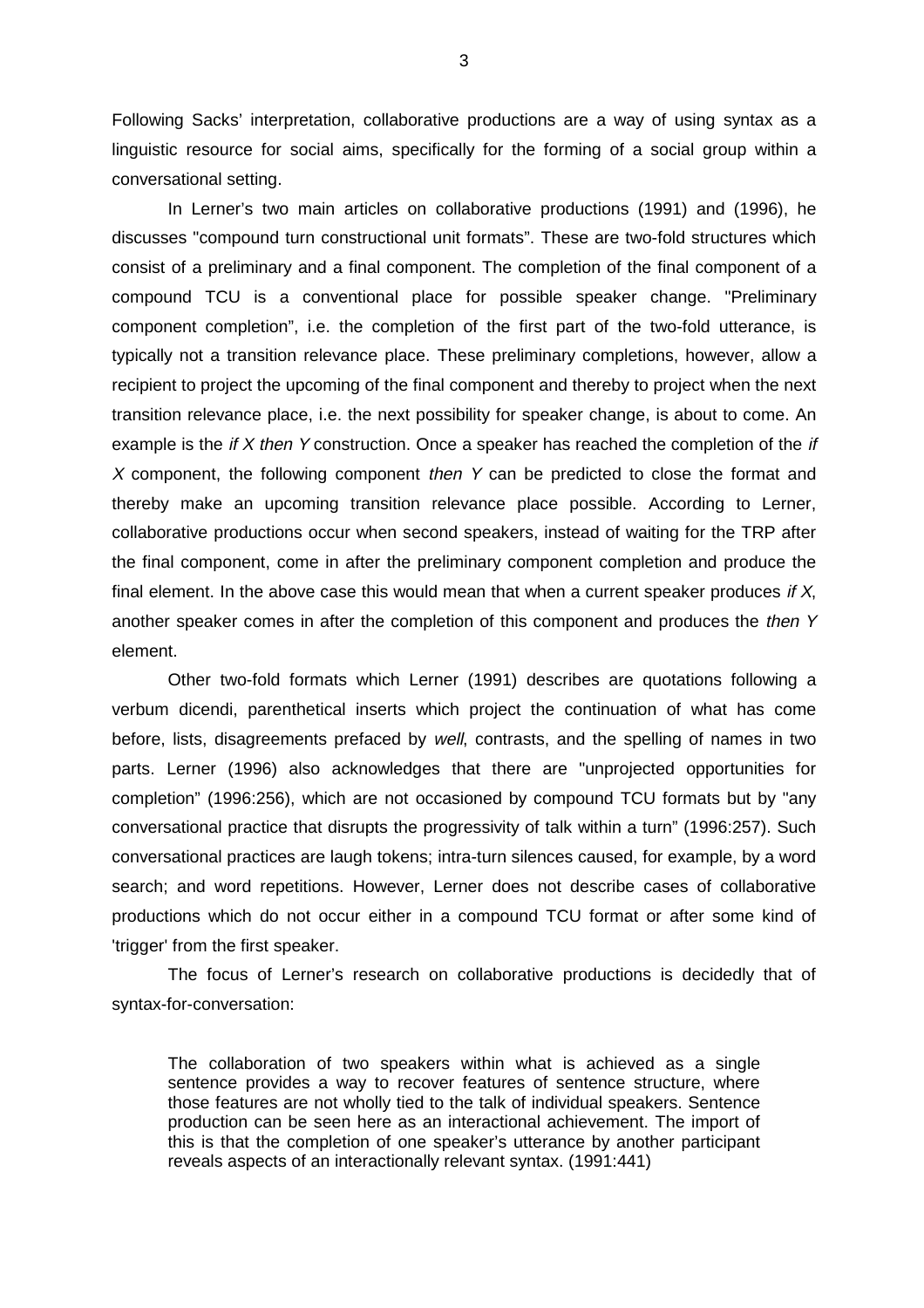The formats themselves, however, are not all syntactic in nature, but range from pragmatic formats (lists) to semantic relations (contrasts) to interactional activities (doing disagreement). This lack of distinction between different linguistic levels obscures the fact that not all formats are on a par with one another.

One of the essential components of talk-in-interaction, prosody, is not considered by Lerner. The only reference to prosodic parameters is to pausing between the  $if X$  and the then Y components (1996:242); no mention at all is made of intonation. Yet it is precisely the investigation of prosody that would permit an analysis to include a broader range of types of collaborative production. The data used for the present paper contains a large number of cases which are neither part of a two-fold format nor prompted in any other observable fashion by the current speaker. The present investigation will try to include both prosody and syntax in a formal description and differentiation of collaborative productions.<sup>2</sup>

Ferrara (1992) sets out to examine both the syntactic and the social aspects of 'joint productions,' as she calls them. Yet, although she repeatedly claims that their existence points toward a notion of the sentence as a "discourse unit under production" (1992:207), her treatment of empirical examples is not an in-depth analysis of their syntactical structure. Instead, the paper's main focus is the speakers' social motivations for joint productions.

Ferrara differentiates four categories of collaboratives: "utterance extensions" are additions to an already complete syntactic construction. According to Ferrara, they are motivated by a "respect for the truthfulness of utterances" (1992:218) in the second speaker. "Predictable utterance completions" are those in which the second speaker anticipates how the first speaker's utterance might continue. "Helpful utterance completions" are incomings from recipients who wish to assist the current speaker in a word search. The first speaker's difficulty is often signaled prosodically by uh or by a pause or both. "Invited utterance completions" are discourse strategies used by first speakers who, according to Ferrara, disguise their questions as incomplete statements, and thereby their lack of information as mere hesitation. This way, first speakers can prompt their recipients to supply what they themselves do not care to show they lack. The prosody of these completions is similar to that of hesitation: level intonation (rather than rising, which might indicate a question), with syllable lengthening plus a brief pause.

These four categories are ones that certainly serve to distinguish different types of collaborative productions. However, to treat them as exclusive does not lead to a successful differentiation of the phenomenon. The second part of a collaborative production can be a syntactic extension and predictable at the same time. A first speaker can invite an incoming, and the second speaker's completion can simultaneously be helpful. Whether or not an

 $2^2$  cf. 3.2.2.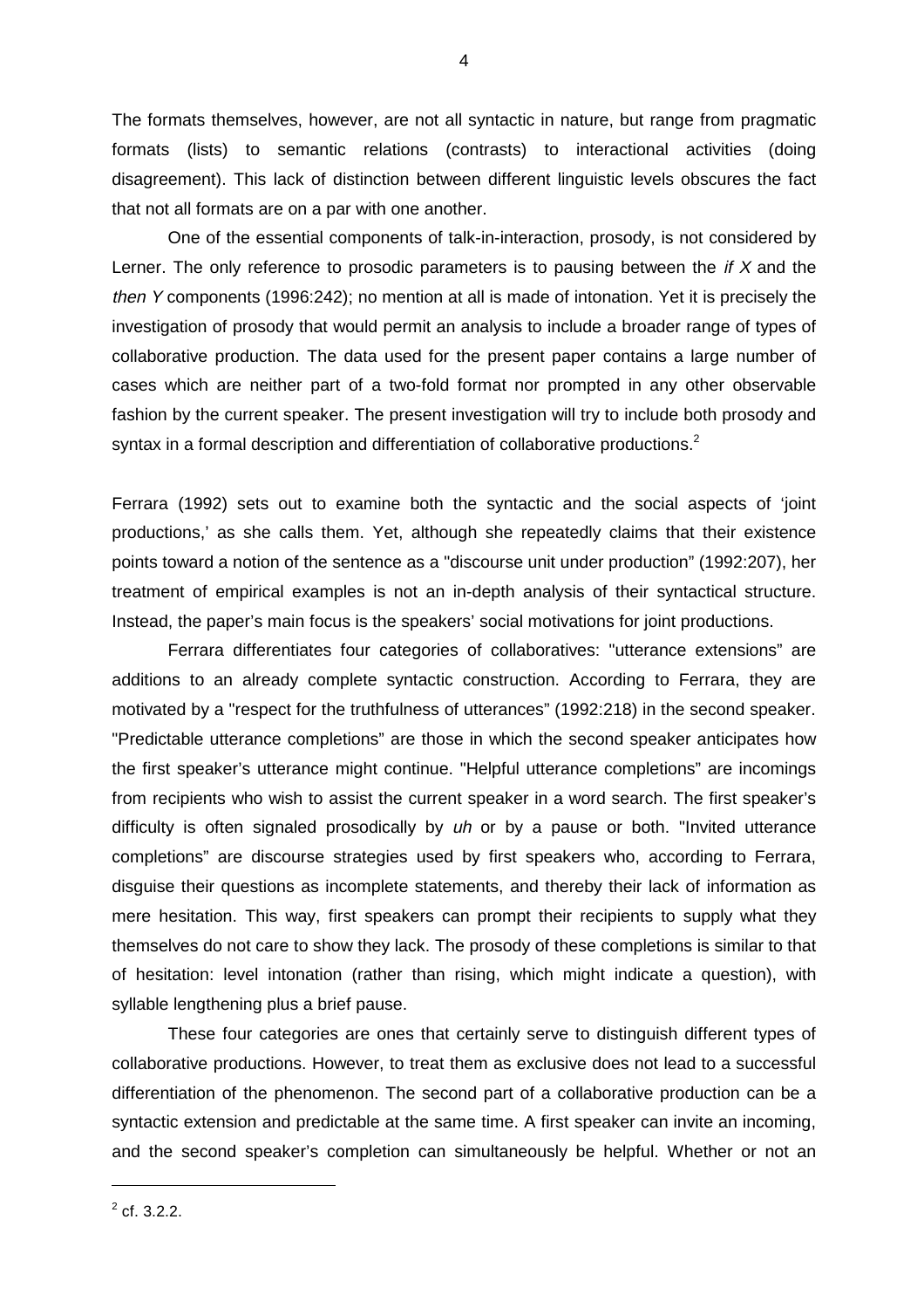incoming is a syntactic extension, predictable, helpful or invited are conditions of collaborative productions that hold independently of one another on different, if sometimes overlapping levels of talk-in-interaction (such as syntax, speaker-knowledge, speaker motivation). Ferrara (1992), like Lerner, also fails to investigate the prosodic aspect.

Ono/Thompson (1995) classify their findings according to only one linguistic level. "Coconstructions" can be either syntactic additions or completions. In the first type, the incoming speaker adds material to the first speaker's syntactically complete utterance and this addition is accepted by the original speaker. In the second type, the incoming speaker completes a first speaker's incomplete syntactic gestalt.

The research goal of Ono/Thompson's study is to show that conversationalists orient to abstract "constructional schemas" (1995:16), which are described in terms of a syntax for conversation. Possible schemata are NP V NP or NP V NP PP, which incoming speakers orient to when they complete another's utterance. According to Ono/Thompson, "collaborative turn-sequences (...) provide evidence for projectable completion points and joint orientation to a notion of 'sentence'" (1995:11).

 The exclusively syntactic orientation of Ono/Thompson's work does not allow for a consideration of the prosody of co-constructions. Neither does it pursue potential conversational functions of collaboratives.

## **3 Data and units of analysis**

This section will prepare the ground for the following investigation of collaborative productions. First the data corpus for the current study will be described. Secondly, the syntactic units which underlie this investigation will be introduced and a preliminary restriction of the data collection will be made on syntactic grounds. Thirdly, the prosodic units into which spoken conversational language can be divided will be presented. A fourth subsection will consider interactional units.

#### **3.1 The data corpus**

The corpus for this study is approximately 40 hours of recorded spoken interaction. Two different types of conversational settings have been used: 16 hours of the material are private conversations, 4 hours of which are by British English speakers, 12 hours by North Americans. All of these conversations take place in informal settings among friends and family members. 24 hours are recordings of radio phone-in programs, in which the atmosphere between hosts and their colleagues, guests and callers is also an informal one.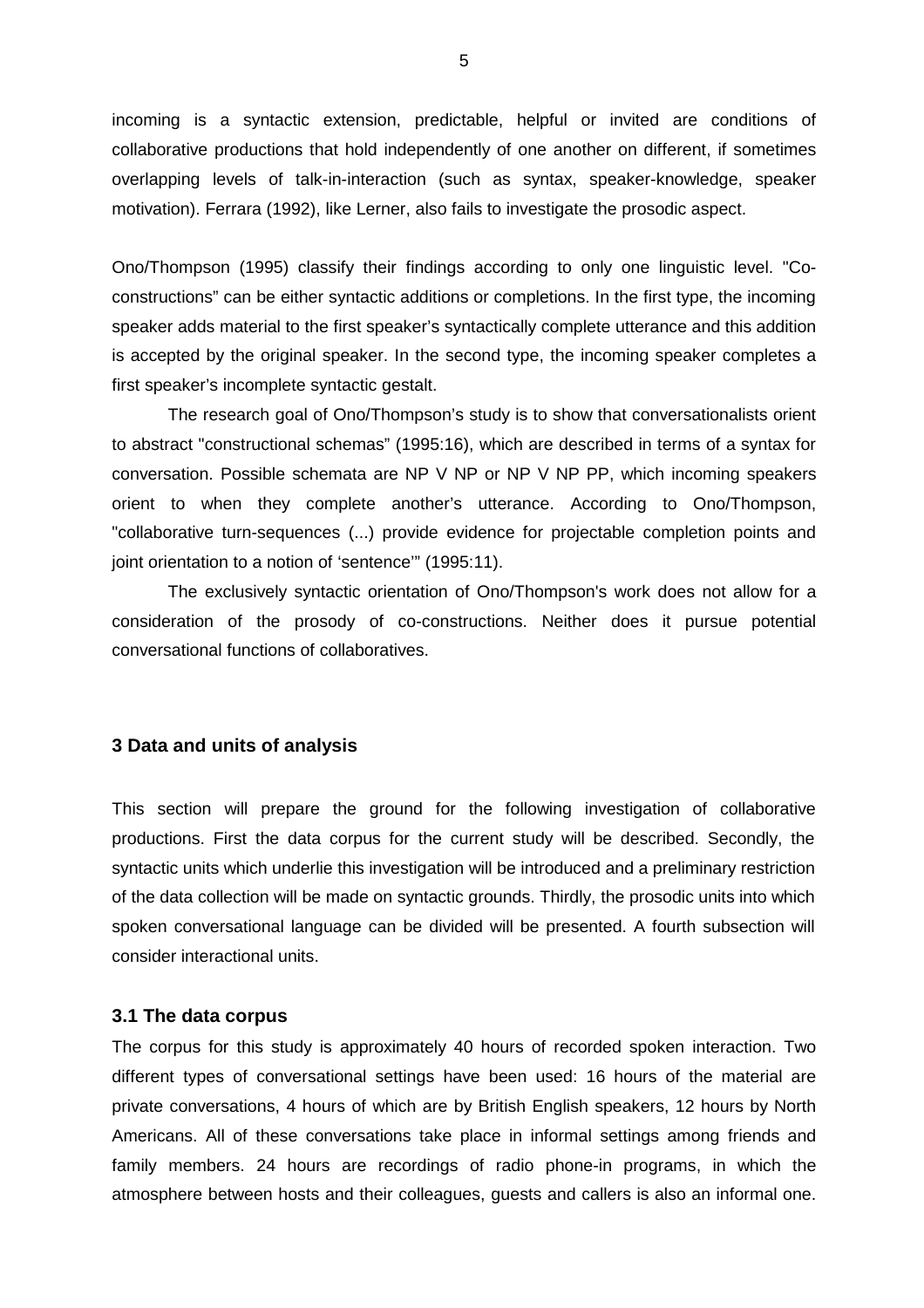Out of the 200 examples of collaborative productions, roughly three fourths were produced during private conversations, the rest during radio shows.

The data has been transcribed according to the GAT transcription notations provided in the appendix.

## **3.2 Syntactic units**

In order to avoid the problematic concept of sentence, the notion of the "syntactic gestalt" will be adopted from Auer (1996). He points out that

a wider conception of syntax seems necessary in order to deal with the structural ellipsis of obligatory constituents (of a finite verb), one which goes beyond the limits of the traditional sentence. (1996:61)

Auer argues that in question-answer sequences, for example, answers are often necessarily elliptical, but are still considered syntactically complete structures. What constitutes a syntactic gestalt, therefore, depends on the surrounding context in which the structure has been produced.

We will be dealing with a number of syntactically elliptical constructions when we look at the second part of a collaborative production in which the incoming speaker completes or extends a first speaker's utterance. This second part is typically presented as belonging to an ongoing syntactic gestalt rather than as a complete structure of its own. Consider, for example, the following excerpt:

```
(1) 28: Wide Australian
```

| $\mathbf{1}$    | WA:      | one of DAvid's FRIENDS comes from cAme from HAMle THAMPstead.   |            |
|-----------------|----------|-----------------------------------------------------------------|------------|
| 2               |          | [was (.) THIR $\hat{T}$ TEEN. (.)<br>when he                    |            |
| 3               | BE:      | $\left[ \langle \langle \rangle \rangle \right]$ (TDOES he) >   |            |
| 4               | WA:      | $ or$ eLEven. $(1.1)$                                           |            |
| 5               | BE:      | $\left[ \text{} \space 0$ H: $\text{>}$                         | } \space 0 |
| 6               | WA:      | you would you would NEver GUESS it from his ACcent << l> I mean |            |
| $7 \rightarrow$ |          | he's $\rightarrow$ (.)                                          |            |
| 8               | $-> BE:$ | WIDE auSTRAlian<br> now.                                        |            |
| 9               | WA:      | [speaking au [STRAlian,                                         |            |
| 10              | BE:      | [yeah.                                                          |            |
| 11              | WA:      | with (                                                          |            |
| 12              | BE:      | $\mathop{\rm Im} i$                                             |            |
| 13              | MA:      | oh yEs like KEIR does of course but, (0,5)                      |            |
| 14              |          | < <h> FUNNily eNOUGH EWAN DOESn't.&gt;</h>                      |            |

In (1) BE's collaborative incoming (line 8) is a syntactic continuation of WA's he's (line 7). BE treats WA's 's as a copula for her predicate adjective WIDE austrAlian and together they form a complete syntactic gestalt. However, BE's material is not only syntactically linked to WA's utterance, but it also continues the ongoing action in which WA was engaged, here a description of a person's accent.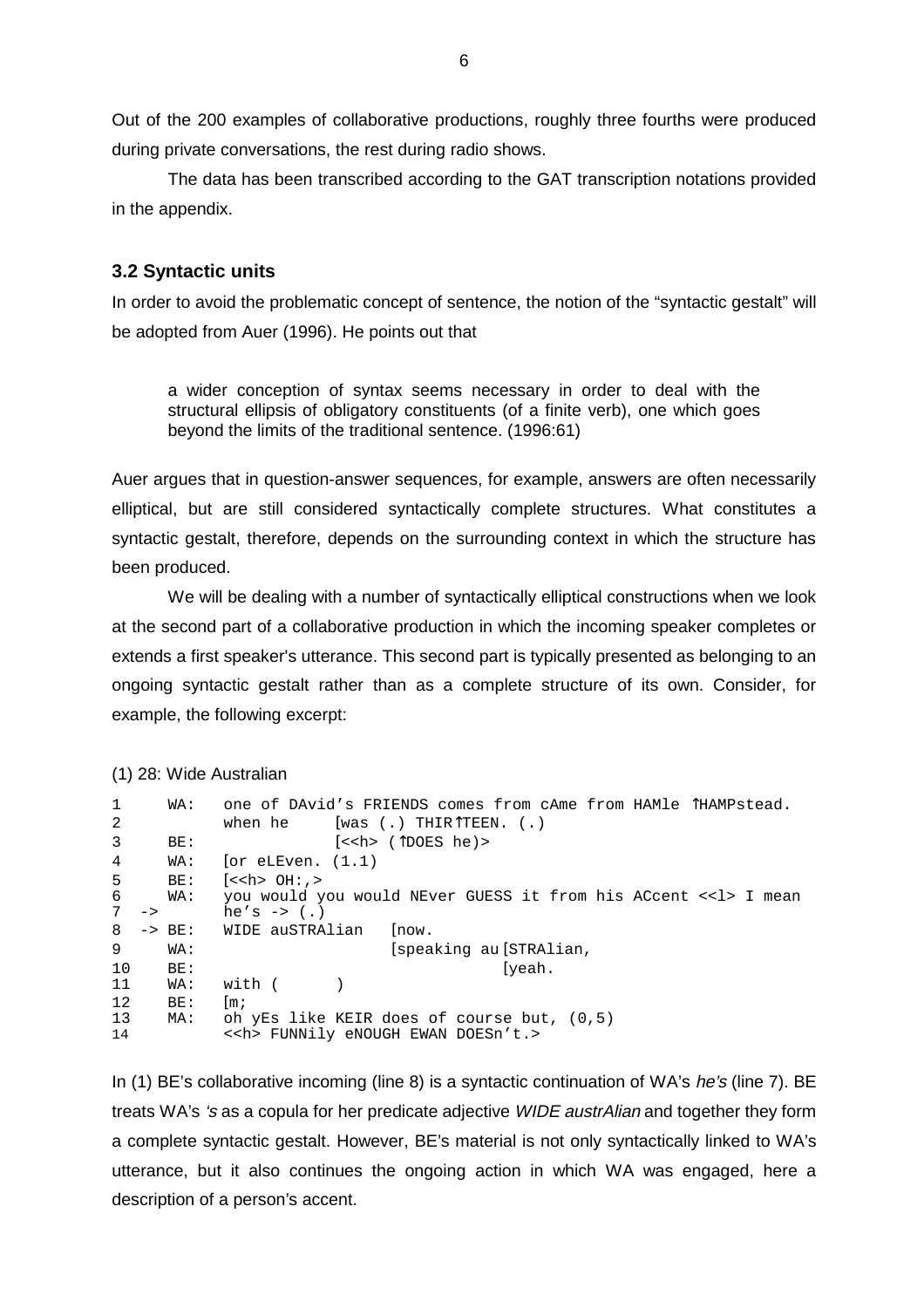In the present paper, only those cases in which the elliptical construction is presented as a continuation of the first speaker's syntactic construction and conversational action are considered collaborative productions. In other instances a similar type of ellipsis is used differently, which leads to its exclusion from the collection:

#### (2) 101: In the party?

1 MA: and they had (.) i think she said TWELVE.<br>2 -> RI: in the PARty? in the PARty? 3 MA: NO.

In (2) MA produces what Sacks (1995:528ff) calls an "appendor question". These are prepositional phrases which are tacked onto another's complete utterance and function as questions about that utterance, usually carrying high rising, try-marked intonation. In this paper, such appendors will not be considered collaborative productions, as they have been convincingly analyzed as other-initiated repair (Schegloff/Jefferson/Sacks (1977), Schegloff (1997: 510f)). As such they are syntactic continuations but pragmatically independent actions from a second speaker,<sup>3</sup> which accomplish a conversational goal different from that of the previous utterance.

#### **3.3 Prosodic units**

The prosodic units according to which the examples have been transcribed are 'intonation units', also referred to as 'tone-groups'.<sup>4</sup> An intonation unit has been described as "a stretch of speech uttered under a single coherent intonation contour."<sup>5</sup> Each tone-group minimally has a "nucleus", which is the most prominent syllable of the intonation unit.<sup>6</sup> Prominence here relates to pitch movement, duration and volume, either independently or in combination with one another. Typically the nucleus, or the lexical item which it is part of, marks the semantically most significant information in the tone group. The nucleus is often the last accented syllable in an intonation unit.

From the nucleus onwards the pitch movement of the intonation unit is classified as either final or non-final. These notions have to do with perceptive finality: do we hear the end of an intonation unit as projecting more talk or not? In the dialects of English considered here, finality in this respect is realized in two different ways; either a fall to the bottom of the speaker's voice range (beginning with the nuclear pitch movement) or a high rise, such as the one we would produce when asked to give a typical example of an English yes/no

 $\overline{a}$ 

 $^3$  cf. Schegloff 1996:76.

<sup>&</sup>lt;sup>4</sup> The terms will be used interchangeably here. For the following cf. Crystal (1969); Couper-Kuhlen (1986); Selting (1995).<br><sup>5</sup> DuBois *et al* (1993:47).

 $^6$  Crystal (1969).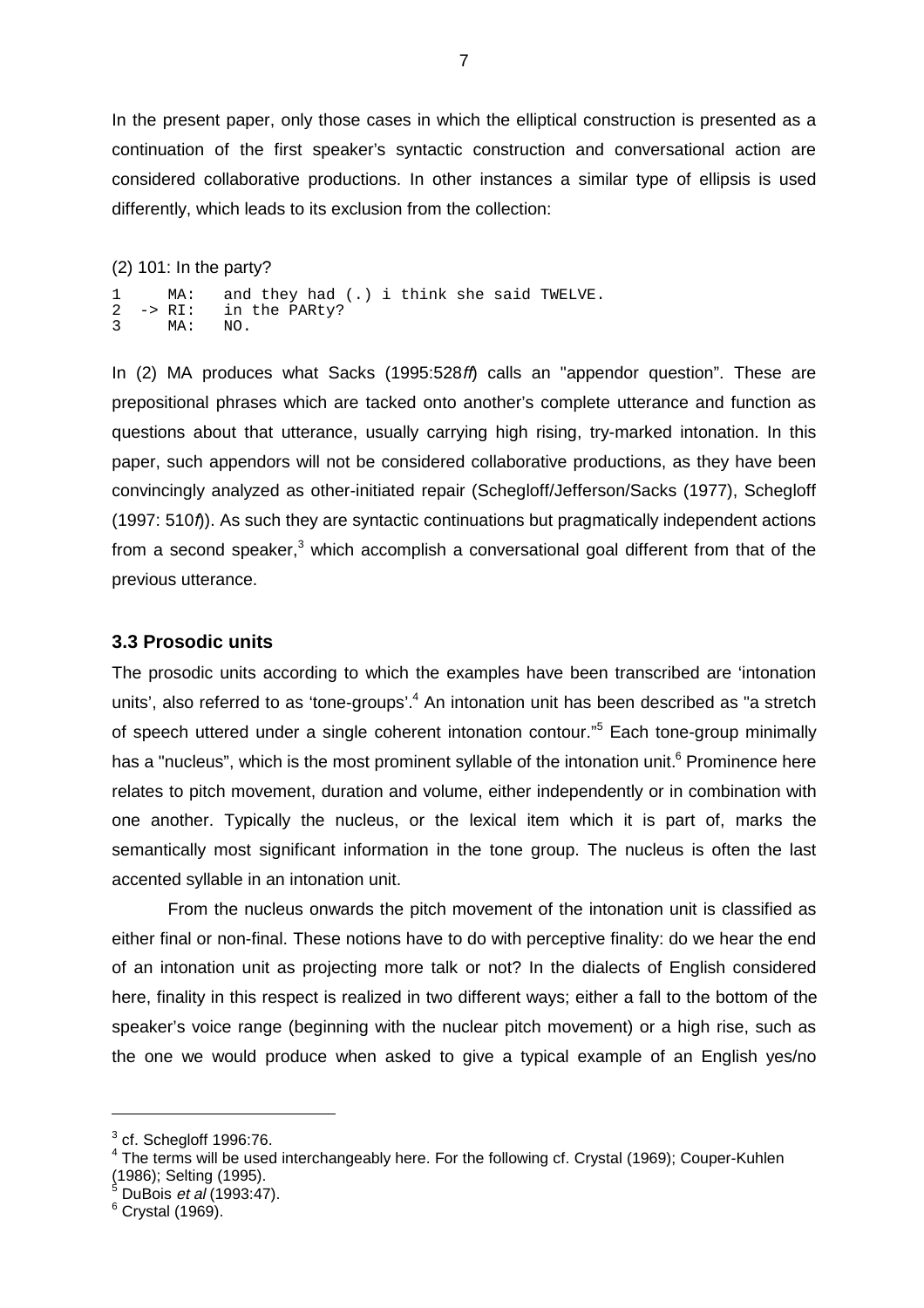question. Non-final intonation units are typically characterized as ending either in a truncated fall, a slight rise or level intonation.<sup>7</sup>

A frequent boundary between tone groups is a micro-pause. However, pauses alone do not make up an intonation unit boundary, as there can also be pauses within the unit and, alternatively, there can be unit boundaries without pauses. The more reliable indicator for a boundary is the perception of a prosodic break between the two tone groups, caused often by a break in rhythm and/or pitch. The break in rhythm and timing comes from final lengthening on the last syllable of an intonation unit<sup>8</sup> contrasting with the first unstressed syllables of the new intonation unit which are often accelerated or return to the previous speech tempo. The intonational break is caused by a break in the pitch trajectory, typically when the last syllables of the previous tone group decline, and the first syllables of the new unit return to mid.<sup>9</sup>

## **3.4 Interactional units**

The interactional units which we will be dealing with here are turns and turn constructional units (TCUs):

The components of which turns-at-talk are composed we have in the past (SSJ, 1974: 702-4) termed "turn constructional units." By "turn constructional unit" (...) we meant to register that these units *can* constitute possibly complete turns; on their possible completion, transition to a next speaker becomes relevant (although not necessarily accomplished). (...) the (or one) key unit of language organization for talk-in-interaction is the turn constructional unit; its natural habitat is the turn-at-talk. (Schegloff 1996: 55, emphasis in the original)

Potential transition to a next speaker happens at a transition relevance place. Concerning TRPs, this paper will follow Ford/Thompson's (1996) definition of turn completion in a syntactic, intonational and pragmatic sense. Intonational completion refers to the above mentioned realization via a final fall or a final rise in an intonation unit (Ford/Thompson 1996:147). Therefore, if a tone group ends in a truncated fall or a slight rise, for example, it signals that the ongoing turn is still incomplete, irrespective of syntactic completion. If a tone

 $\overline{a}$ 

 $^7$  For a more detailed discussion of intonational finality and its role for turn-taking cf. 3.4.<br><sup>8</sup> cf. Cruttenden (1986:39*ft*).

<sup>&</sup>lt;sup>9</sup> "Given that each tone-unit will have one peak of prominence in the form of a nuclear pitch movement (...), then it is the case that after this nuclear tone there will be a tone-unit boundary which is indicated by two phonetic factors. Firstly, there will be a perceivable pitch change, either stepping up or stepping down, depending on the direction of nuclear tone movement – if falling, then step-up; if rising, then step-down; if level, either, depending on its relative height. (...) The second criterion is the presence of junctural features at the end of every tone unit." (Crystal 1969:2051).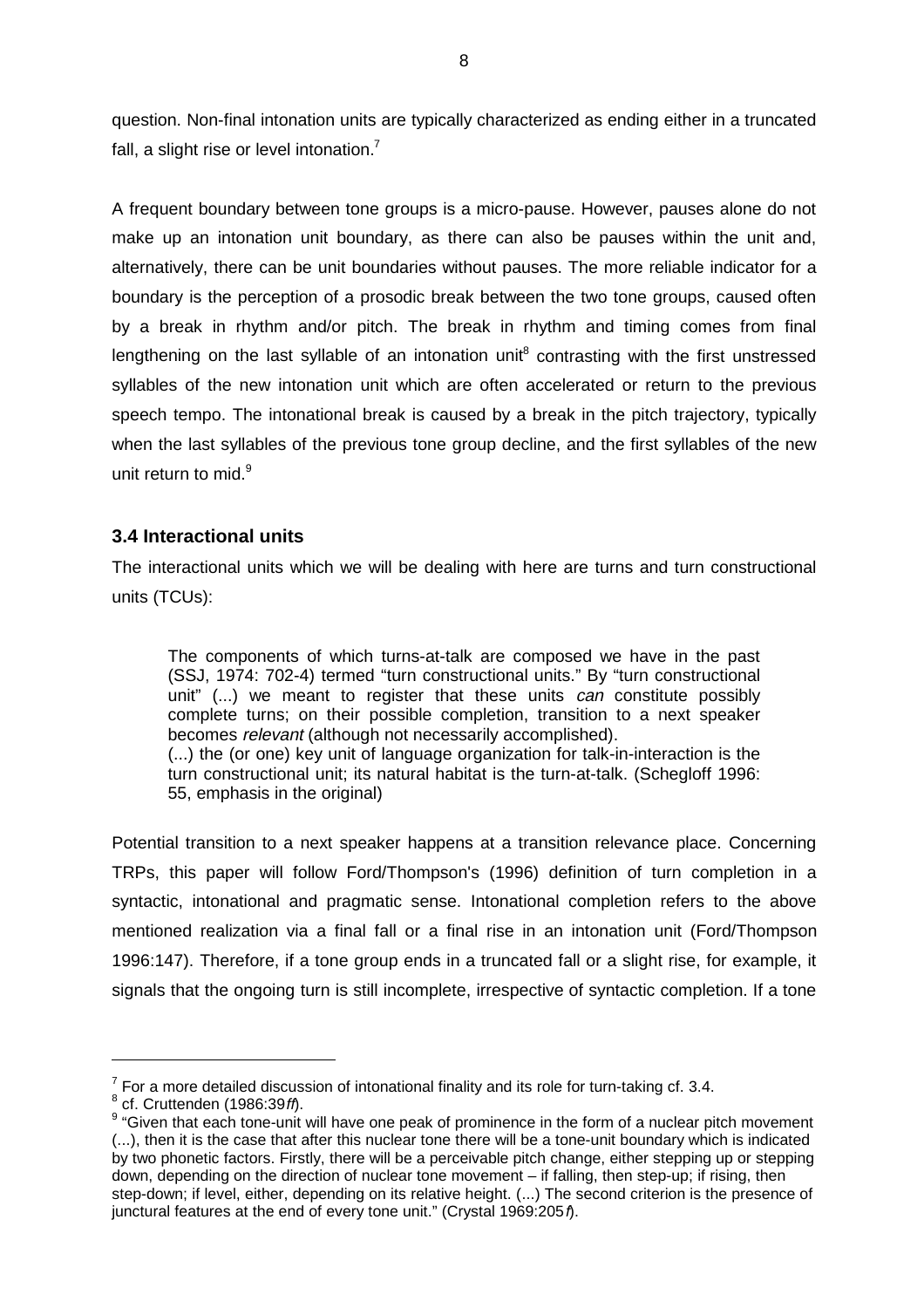group ends in a fall to the bottom of a speaker's voice range, it signals the potential end of a turn.

Selting (1996) has argued for Standard German that such a categorization is impossible:

In Standard German, however, I could not auditorily identify specific pitch configurations, such as a specific depth or height of the terminal fall or rise, which is characteristic of unit- or turn-ending. Instead, in a most fundamental sense, every terminal pitch movement and its possible completion can retrospectively be continued and thus made into a non-terminal one, by simply taking up the pitch the speaker has ended with and continuing it. (1996:372)

However, she does agree that there are certain pitch movements which project further talk:

There is, indeed, a pitch configuration that uniformly signals and locally projects non-ending of a turn: (Non-low) level (or slightly rising) pitch accents which sound as if held in suspension. (1996:379)

The possibility of continuation after every potential completion is known from syntax (cf. Auer 1996). However, the fact that utterances can be continued does not exclude the notion of potential completion, either for syntax or for prosody. So if a speaker in a natural, informal conversation, after arriving at a final fall, a complete syntactic gestalt and a pragmatic end point, continues to speak, this does not imply that there was no potential completion. It may for example mean that nobody else has decided to take the floor.

The data for the current investigation come from speakers of Standard American and Southern British English and they routinely orient to the types of turn-completion identified by Ford/Thompson (1996). I will therefore continue to consider falls to the bottom and high rises turn-final intonation units and slight rises, truncated falls and level pitch non-final ones.<sup>10</sup>

## **4. Collaborative productions**

 $\overline{a}$ 

In this section, our object of study will be defined. Two possibilities of categorizing the phenomenon will then be presented: the first considers the current speaker's perspective, the second considers the perspective of the incoming speaker.

 $10$  From work with German data of the Swabian variety I know that the truncated fall, which is a typical projecting contour in the English varieties named above, often occurs at turn-endings, which demonstrates the necessity for drawing a distinction between individual language variants in a discussion of prosodic finality.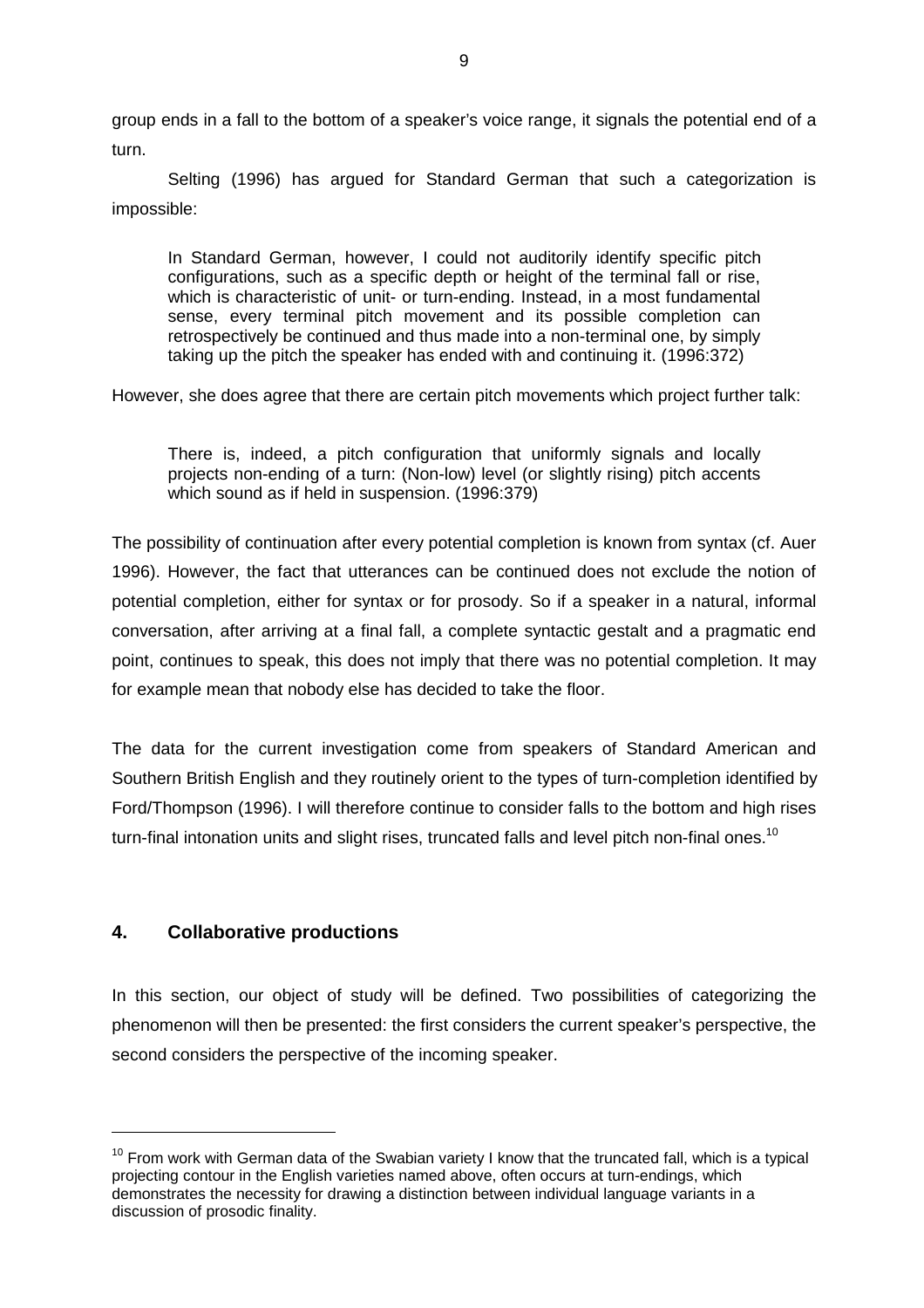#### **4.1 Definition**

Collaborative productions are utterances which are produced by more than one speaker. They therefore emerge as a two-part structure; however, this two-part structure need not be predetermined by the grammatical or pragmatic make-up of the utterance itself. Collaborative productions form one syntactic gestalt. The syntactic gestalt must be recognizable as one syntactic construction, i.e. the second speaker's material must be syntactically linked to the first speaker's. It must also be prosodically linked to the prior contour so that the incoming part can be heard as a continuation of the previous speaker's intonation.

## **4.2 Types of collaborative productions**

The aim of the following two subchapters is to find a way of categorizing collaborative productions according to certain formal characteristics. First, they are classified with respect to the first speaker's perspective. This speaker's part of the collaborative production is analyzed according to how it projects the utterance to continue. Second, a categorization is suggested which takes on the continuing speaker's perspective and differentiates collaborative incomings into those that are syntactic and/or prosodic completions of the first speaker's material, and those that are extensions of it.

## **4.2.1 Types of projection**

In this subsection, an attempt is made to use the notion of projection as a formal categorizing factor for collaborative productions. Projection in this context refers to a first speaker's incomplete utterance which in some way syntactically, semantically, pragmatically and prosodically foreshadows whether, and if so, how that utterance is going to continue. The term is therefore not necessarily used in the traditional conversation-analytic sense of projection of a transition relevance place only, but also includes the way in which an utterance will continue.

Selting (1996), referring to the traditional use of the term projection, suggests four ways in which an ongoing utterance can project an upcoming TRP:

Syntactic projection, which is done by the initiation of syntactic schemata; prosodic projection, which is accomplished by the use of prosodic means of unit and/or turn holding or yielding; semantic projection, which is realized by the use of particular lexical constructions such as either ... or, first ... second, etc., or by starting to provide a piece of information that needs to be completed; discourse-pragmatic or sequential projection, which is achieved by the formulation of announcements, prefaces or other kinds of initiation of recognizable activity types which are thus being made expectable. (1996: 359)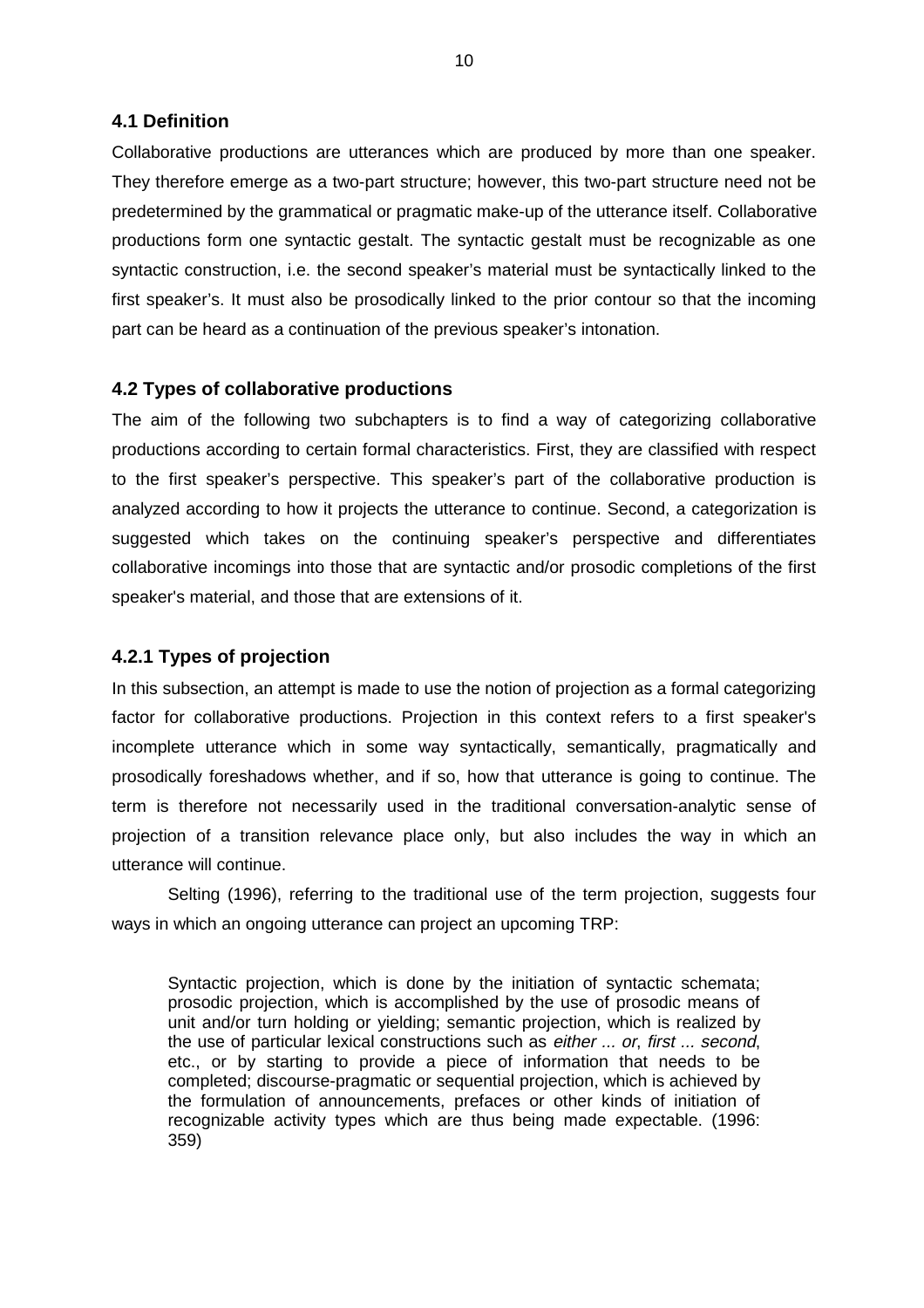These types of TRP projection can also be applied to the sense of projection employed here, i.e. how an utterance will continue after certain cues on different linguistic levels.

Syntactic projection, which of course always occurs simultaneously with the pragmatic projection of the turn-sequences so far, has been described by Auer (1996:59), who also concentrates on TRP projection:

During the emergence of a syntactic gestalt, the chances for predicting (correctly) the not-yet-produced remaining part (and therefore, its termination) continually increase. Thus, the production of a gestalt in time starts with a phase of minimal projectability, implying a high load of perceptual-cognitive work on the part of the recipient and of productive-cognitive work on the part of the speaker, and ends with a phase of maximal projectability in which the speaker profits from the quasi-automatic terminability of already activated patterns and the recipient from the low informational load of the remaining utterance.

A format which Lerner (1991) also mentions is if  $X$  then  $Y$ , which allows only for a narrow range of possible continuation after the preliminary component if  $X$  has been delivered. It sets up a frame that requires one concrete kind of continuation, and together with the pragmatic content of previous utterances by the speakers, this continuation is rather predictable. See for instance the following extract:

(3) 30: Renting

| 1               | PA:             | if you THAD to sell it nOw.=                                    |
|-----------------|-----------------|-----------------------------------------------------------------|
| 2               |                 | =you'd got 'fIfteen 'THOUsand 'POUNDS in $\Upsilon$ CASH. (1.8) |
|                 | $3 \rightarrow$ | but if you'd've $\hat{L}$ bEEn RENTing, (.)                     |
|                 |                 | 4 -> BA: < <all> you wOUldn't have[HAD that;&gt;</all>          |
| 5               | PA:             | [STILL,                                                         |
| 6               | RO:             | $\langle$ <p> <math>\gamma</math>eah; &gt;</p>                  |
| $7\overline{ }$ | PA:             | you're InOt likely to have saved up fIfteen thousand pounds,=   |
| 8               |                 | $=$ in three or four $\uparrow$ YEARS;                          |
| $\mathsf{Q}$    |                 | TWOULD you.                                                     |

There are many more such formats, some of them syntactic, others semantic and discoursepragmatic in nature.<sup>11</sup> Some of them are listed in Lerner (1991)<sup>12</sup>. Others occur in the data for the present investigation. Missing syntactic heads are one kind; an incoming speaker fills in a noun at the end of a first speaker's syntactic gestalt. Here, the constraint to complete is of course quite strong. Other formats, such as current speakers ending their utterance with 'because', 'but', or 'which' may not be equally strong in their projection constraint, as those items can in some environments be left dangling. However, the largest number of formats

 $11$  'Semantic' according to Selting's (1996) definition of semantic projection through certain lexical constructions.

 $12$  cf. 2.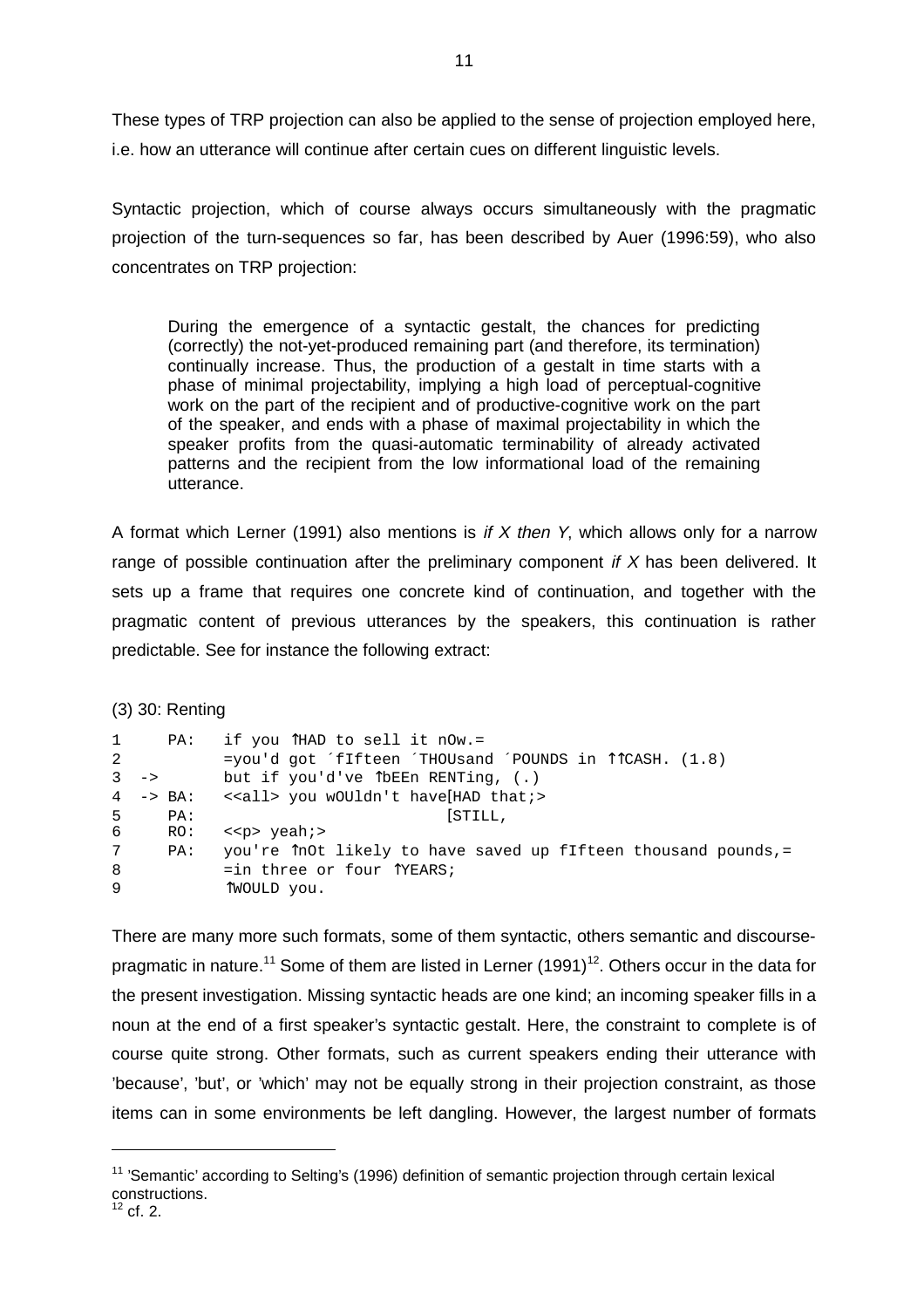are individual in nature, such as first speakers' projection of an upcoming exemplification by ending in 'for example', projection of proper names by ending in 'she's called', instructions consisting of several parts that can be continued**,** etc. There is hardly enough space to give examples for all these possible formats, whose only common property is that they can be continued. However, this list is intended to give an impression of how varied these kinds of projection are. This is especially the case if one includes the semantic and the discoursepragmatic level of interaction. Incoming speakers constantly orient to the content of preceding material and very often also to what a prior utterance is in the process of doing, which allows them to predict how it is going to continue.

In addition to the types of projection mentioned above, a speaker's prosody can also foreshadow how an utterance is going to continue prosodically. In the following, this type of projection will be discussed in some detail. In many ways prosodic projection is harder to deal with than the preceding syntactic, semantic and discourse-pragmatic formats, as it opens up to the incoming speaker a much broader range of possibilities for continuation.

Some prosodic contours seem to call for a specific kind of continuation from a second speaker. Of course, prosodic projection should never be considered independently of the projection of the utterance's pragmatic content, but more as a contextualization cue thereof. It also operates without the compelling frame of a syntactic construction. In spite of these restrictions, however, one can sometimes speak of a contour which makes a certain type of continuation particularly probable:

```
(4) 29: Rubbish
```

| $\mathbf{1}$ | PA:                   | but you CA:N use quality meat                   | Ifor SAUSages.  |
|--------------|-----------------------|-------------------------------------------------|-----------------|
| 2            | BA:                   |                                                 | [VEAL actually, |
| $\mathbf{3}$ | RO:                   | Toh you no you you CA:N,                        |                 |
| 4            |                       | and and they $DO:$ ,                            |                 |
| 5            |                       | [in in GERmany TAnd swItzerland,                |                 |
| 6            |                       | -> PA: [but the but the malJOrity of sAUsage:s, |                 |
|              | $7 \rightarrow$       | $A: : RE$ ,                                     |                 |
| 8            |                       |                                                 |                 |
| 9            | $\rightarrow$ BA:     | [TRUbbish.                                      |                 |
| 10           | (1.0)                 |                                                 |                 |
| 11           | PA:                   | what they CAN'T sEll as ROASTing BOILing,       |                 |
| 12           | BA:                   | that's <sup>T</sup> RIGHT;                      |                 |
|              | $13 \rightarrow PA$ : | TFRYing joints.                                 |                 |

PA sets up a contrast between sausages that are made out of quality meat and those that are not. When he reaches lines 6 and 7, the pragmatic content of his utterance has already become rather clear. His prosody in these two lines also opens up a global contour that seems to aim for one particular kind of completion: sAUsage: s, (line 6) is lengthened in its last syllable and ends in rising intonation.  $A::RE$ , (line 7) is also lengthened and rising, and occurs as its own intonation unit. In co-occurrence these two tone groups build up tension for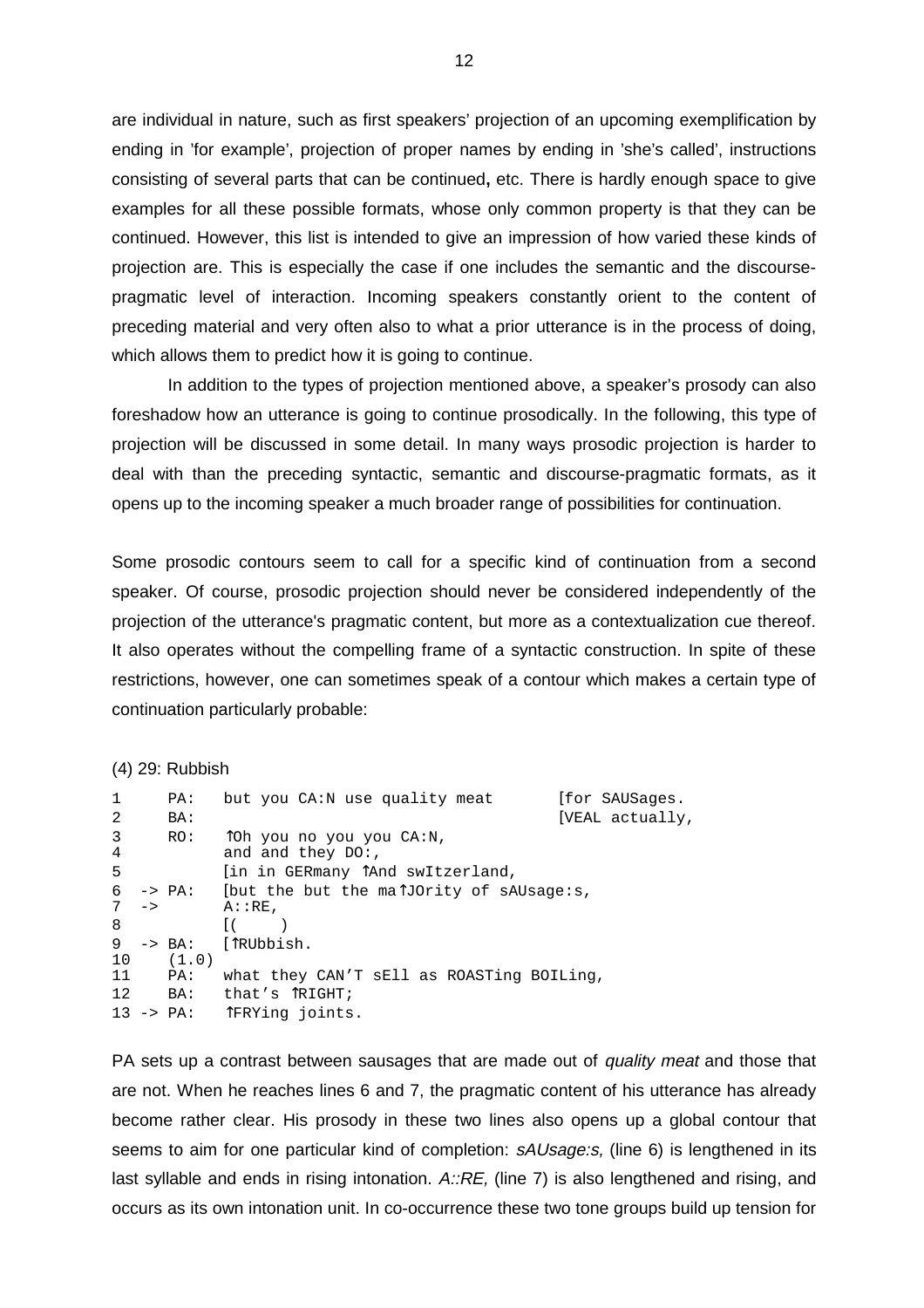some sort of climax. A possible climax is offered by BA with a high step-up and a steep fall on  $\hat{\mathcal{R}}$ Ubbish., both of which seem to have been projected by PA's prosody in lines 6 and 7, and by the contrast on the content level of his utterance.<sup>13</sup> That PA himself continues on the same prosodic lines can be seen in line 13, where he, too, produces a step-up on  $\hat{\mathcal{I}}$ FRYing.<sup>14</sup> Syntactically, the projection of PA's utterance so far allows for more than one possibility of completion, and BA chooses to insert an NP. PA later continues with a relative clause.

(4) shows how an environment of contrast can call for a steep falling contour. Another environment in which certain prosodic projections seem to occur rather frequently is that of conversational lists. Lerner (1994) deals with "responsive list construction", however without considering their prosodic make-up. Couper-Kuhlen (1999) has taken up Lerner's notion of collaborative lists and shown how speakers engage in "prosodic routines" when they build a list together. According to her, prosodic projectability of an upcoming list item takes place with respect to pitch height, amplitude and timing. In all these areas a first speaker sets up a pattern that is repeated in at least two list items before a second speaker comes in with an additional one. For example, a first speaker may divide list items into intonation units and use the same pitch height, i.e. the same musical note, and an isochronous rhythmic beat on each nucleus. This practice will project the same pitch and timing for a third list item produced by an incoming speaker. An item in a collaborative list can also project a particular intonation contour, as in the following example:

| $\mathbf{1}$<br>2 |               | HE:                   | I had to make a decision with my MOther,=<br>=who was eighty seven years OLD, .hh |  |
|-------------------|---------------|-----------------------|-----------------------------------------------------------------------------------|--|
| 3                 |               |                       | i'm an only CHILD,                                                                |  |
| $\overline{4}$    |               |                       | a:nd I had to make the decIsion whether or NOT; .hh                               |  |
| 5                 |               |                       | to conTInue - .hh                                                                 |  |
| 6                 |               |                       | hAve her continued $0:n$ maCHI:NES, $(.)$ .hh                                     |  |
| $7^{\circ}$       |               | BE:                   | $\langle$ <p> mhm, &gt;</p>                                                       |  |
| 8                 |               | HE:                   | $0:R$ to let her GO:,                                                             |  |
| 9                 | $\rightarrow$ |                       | [lEt her TGO.<br>and i mAde the decIsion to                                       |  |
|                   |               | $10 \rightarrow BE$ : | $[<\leq p>$ 1Et her $\log s$                                                      |  |

11 HE: and it was (.) .hh VEry very ÎDIFFicult.

<sup>&</sup>lt;sup>13</sup> Steep falls have been analyzed as signaling contrast by Couper-Kuhlen (1986).<br><sup>14</sup> Another example in which this steep falling contour is projected is

<sup>3:</sup> Let her go

Here, again the projected contour occurs in an environment of contrast, namely that between to hAve her continued O:n maCHI:NES or to let her GO:. That the contour has been in some way projected is at least retrospectively evident in the simultaneous production of the steep fall by both speakers (lines 9/10). The same contour has also been mentioned by Auer (1996:75) in a constructed example: "Susy, is, pregnant!" I would like to treat the fact that this contour is used to construct an example as tentative evidence for its being part of a repertoire of stereotyped intonation contours. In this case, if it is indeed a stereotyped contour, a projection as the one in (4) is even more plausible. (For stereotyped and stylized intonation contours cf. Ladd (1978))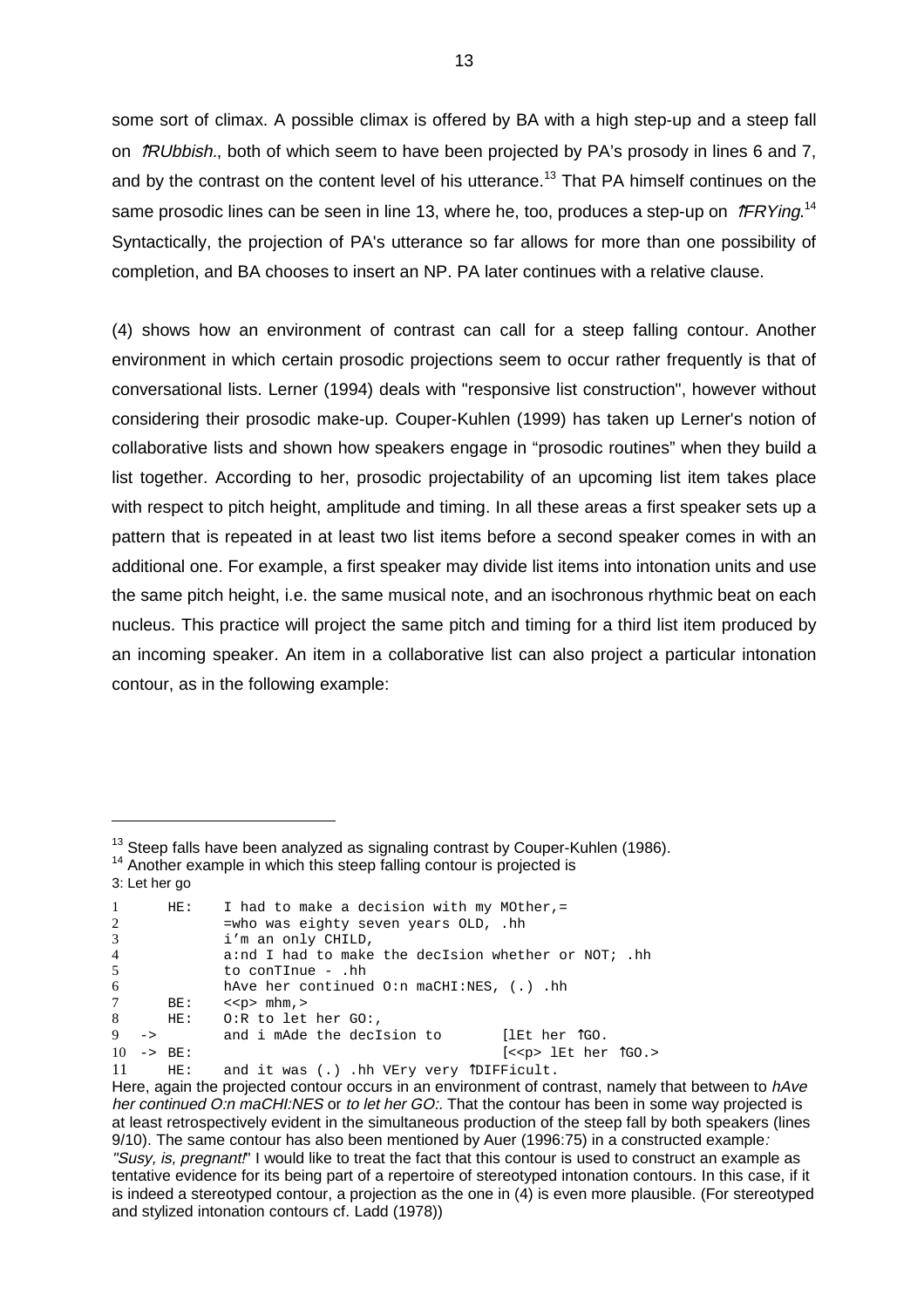(5) 98: France 1 JI: it's not aVAILable here in the united stAtes,<br>2 -> it's only in FRANCE 2 -> it's only in FRANCE,  $3 \rightarrow$  JO: ENGland,<br> $4 \text{JI}:$  and 4 JI: and 5 YEAH.<br>6 -> and S 6 -> and SWEden, 7 RIGHT.

The contour in question is one that terminates in a final rise beginning on the last accented syllable and spreading across the remaining unaccented syllables that follow it. In (5) we do not know whether JI had intended to begin a list in line 2, but with JO's continuation (line 3) a list emerges, JI accepts it and continues it in line 6. The rising contour in line 2 seems to project another rising contour in line 3; the projection of the similar contour goes of course together with the projection of a similar lexical item, in this case a name of a country.

In collaborative list production it seems obvious that what one item projects is a replication of certain qualities of that same item, in the present instance both the lexicosemantic field from which the following item is chosen and the prosodic design with which it is delivered.

Lists are characterized precisely by the fact that they are accumulations of like items: they are constructed as members of a class. This is symbolized not only by like syntactic constituency but also can be iconically cued by like prosodic patterning. Identical prosodic treatment in essence says 'This one is like that one' – it is a way of constructing similarity even if it may be verbally lacking. (Couper-Kuhlen 1999:20)

This aspect of prosodic replication holds not only for collaborative lists, but for collaborative productions in general. It can be achieved by speakers who repeat a prosodic element from the previous speaker's utterance, as in the following example:

(6) 101: Very well

```
1 -> MI: i figured \int \intOH: they must KNOW each other. (-)
2 -> JA: [\text{100}:; (-)]3 \rightarrow \qquad \qquad \uparrow 00: i4 \rightarrow HE: \quad very \uparrow WELL in fact. (1.0)
5 -> MI: [that's what i a↑SSU::MED. 
6 JA: [GROSS.
```
The pitch jumps on  $\hat{O}H$ : (line 1) and  $\hat{O}O$ : (lines 2/3) are simultaneously produced by two different speakers. Although one cannot speak of prosodic projection in the sense that these pitch movements call for more jump-ups, they do seem to prepare the ground for a repetition of that pitch contour by the third speaker in line 4. In line 5 the original speaker repeats the contour once more on that's what i a $\sqrt{SSU}$ ::MED. The jump up in pitch seems to be passed back and forth between the speakers, who in this example are not engaged in a list. Their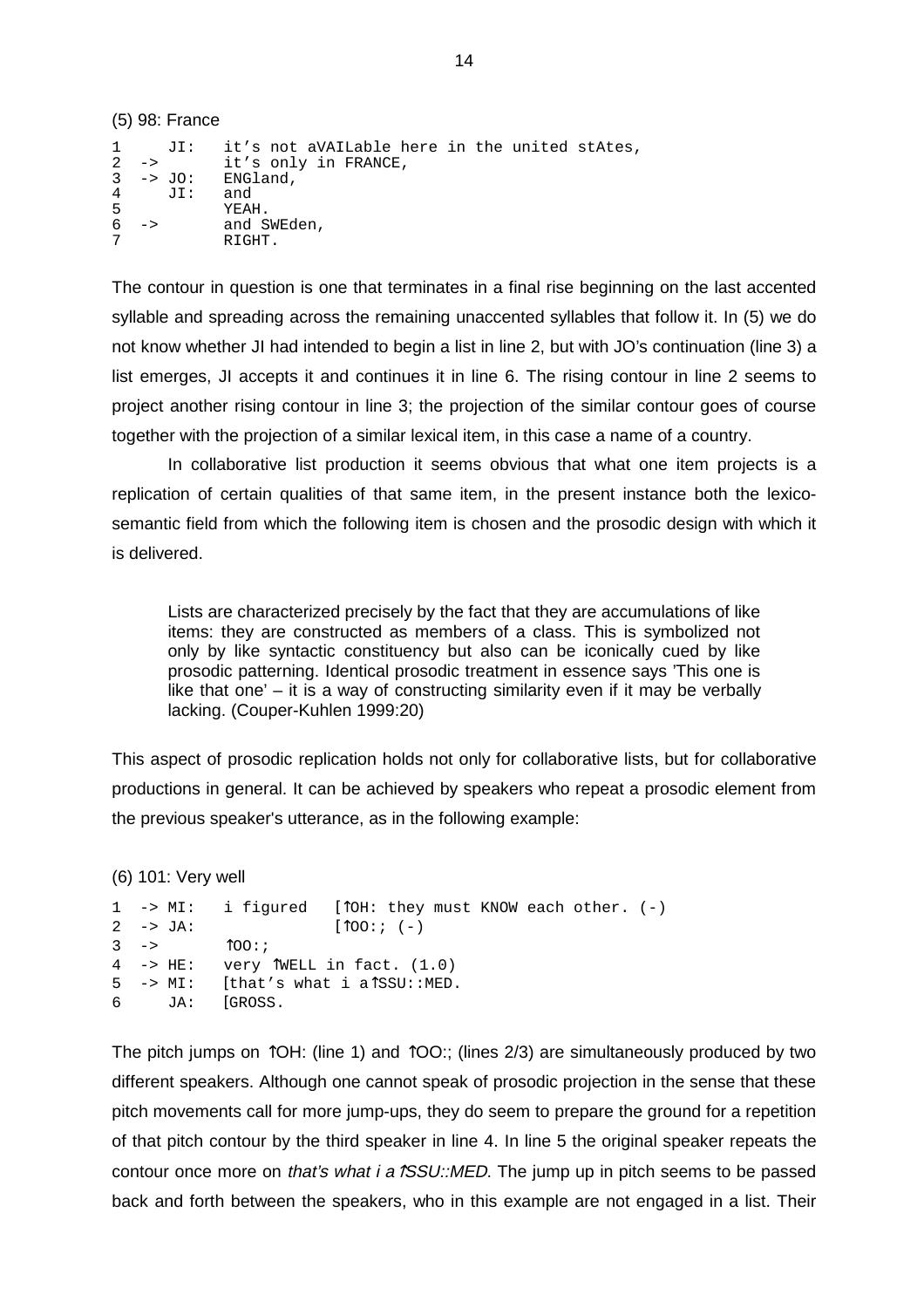repetition and collaboration occurs on a solely prosodic level. Syntactically, line 1 does not project a continuation, HE adds an AdjVP to a potentially complete syntactic gestalt.

Some cases of prosodic projection that occur in the data remain obscure to the analyst, as they refer to a repertoire of prosodic stereotypes that only the speakers themselves seem to have access to. One such example is (7):

#### (7) 97: Baking cookies

| $\mathbf{1}$<br>2<br>3<br>4 | KA:                | the FIRSt saturday in my nEw appartment;=<br>i'll be CELebrating and i'll go;<br>< <all> WHAT am i gonna do;<br/>WHAT am i gonna do;&gt;</all>  |
|-----------------------------|--------------------|-------------------------------------------------------------------------------------------------------------------------------------------------|
|                             | $5 - >$            | and THEN i'll go; .hh                                                                                                                           |
|                             | $6 - >$            | $[ i'm baking COOKie::s ->$                                                                                                                     |
| 8<br>9                      | $7 \rightarrow WA$ | $\left[ \langle \langle \cdot \rangle \cdot \rangle \right]$ = 1'm gonna CLEA::N -><br>< <h> i'm gonna bake COOKies;<br/>i'll have FUN.&gt;</h> |

Although the semantic content of the two continuations is not equivalent (baking COOKie::s vs. CLEA::N), both speakers use identical prosody – high pitch and fortissimo volume - after KA's inbreath in line 5. This might be due to some facial expression by KA, or to an individual stereotype developed in the family which the participants are members of. There are no obvious prosodic signals from KA that project the following outburst. Still, there must have been some kind of initiation for this kind of prosodic design to occur so utterly simultaneously.

Prosodic projection of the above types is such that a particular contour is projected by a preceding contour and sometimes by other factors such as pragmatic context or conversational routines. In many of the examples, the projection becomes retrospectively evident from the simultaneous production of the second contour by both speakers. Of course, projection on the level of prosody is much more indistinct than syntactic projection. In all cases of prosodic projection, the incoming speaker would have had the chance to continue differently, whereas once someone has said if  $X$ , there is not much choice as to what comes next.

Instances of more concrete projections of prosody are rather rare. In many collaborative productions, prosodic projection must be considered in its traditional conversation-analytic sense of projecting TRPs. The following example is one where the first speaker's intonation unit signals simply a non-final turn rather than a particular form of continuation: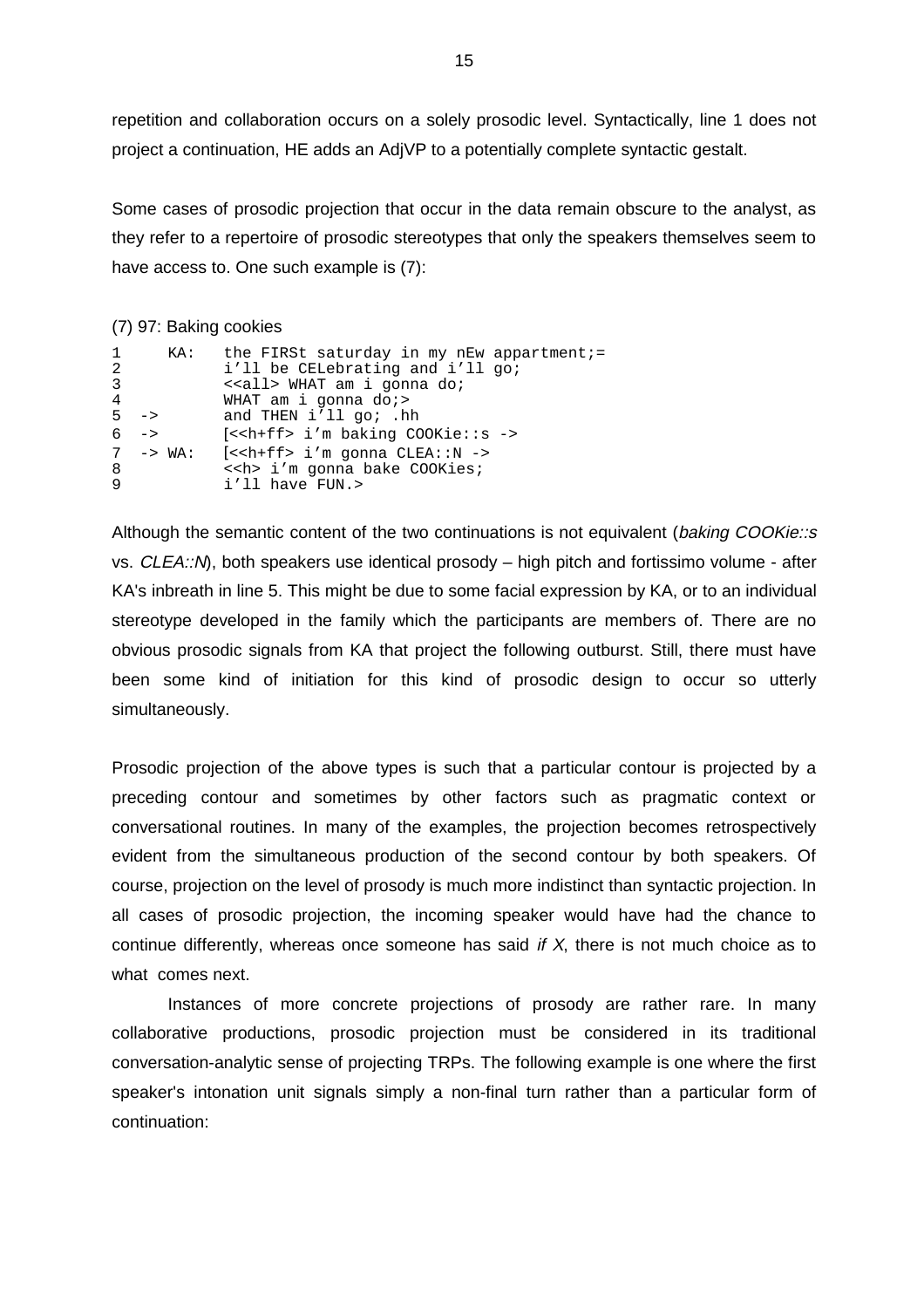|             | (8) 100: Hippo                     |                                                                                       |
|-------------|------------------------------------|---------------------------------------------------------------------------------------|
| 1<br>2<br>3 | MA:                                | and he'd FALLen off the honda; $(.)$<br>and the hippo had (.) TAken a BITE;<br>RIGHT; |
| 4           | RI:                                | [O:H;                                                                                 |
| -5<br>6     | -> MA:<br>$\rightarrow$ RI:<br>MA: | fiust Opened its mOUth and;<br>just took a CHUNK out.<br>yeah.                        |

MA's intonation contour in line 5 signals 'more to come' on a turn-taking level, it projects prosodic continuation rather than restart, but no marked prosody in the sense of the previous examples. Typically, speakers match their pitch and loudness with those of the preceding contour. However, the exact prosodic nature of the following material cannot be foretold. In (8) the story has been pragmatically introduced as an example for the rare case of a man being bitten by a hippo. As the climax of the story is obviously coming up (just Opened its MOUTH and;), it is not difficult for the incoming speaker to provide it. Syntactically, and projects either a main clause, a VP or an NP. The second option is what occurs here.

#### **4.2.1.1 Summary**

There are types of projection which lend themselves easily to a notion of describable formats, the most obvious one being syntax. Other levels of talk-in-interaction, such as the prosodic, do not allow for such a strict division into concrete formats. However, such a separation of linguistic levels is of analytical use only. For the actual participants of the conversation the levels of prosody, pragmatic content, interactional activities and syntax are of course constantly interwoven. It seems that in some collaboratives, the level on which participants orient in their projection is more strongly one or the other. In (3), "Renting," the projection is under a strong syntactic constraint created by the  $if X then Y$  format. The syntax hardly allows for a different way of continuation, whereas it is difficult to say in detail how the incoming speaker's prosody is going to continue. In (4), "Rubbish," we get a strong sense of prosodic orientation towards a certain prosodic contour, which projects a climax in the form of a steep fall. This projection is rather concrete and any other way of continuation would come as a surprise. Syntactically, however, the construction can continue in various ways and this is in fact what happens. The incoming speaker treats the preceding  $A:RE$  as a copula for a predicate nominative; the original speaker treats it as a one for a relative clause. In (8), "Hippo," the incoming speaker's orientation seems to be mainly one towards pragmatic content: what must follow is a story climax. Both prosodically and syntactically, however, no concrete form of projection seems to hold, although of course only certain kinds of continuations are prosodically and syntactically expectable.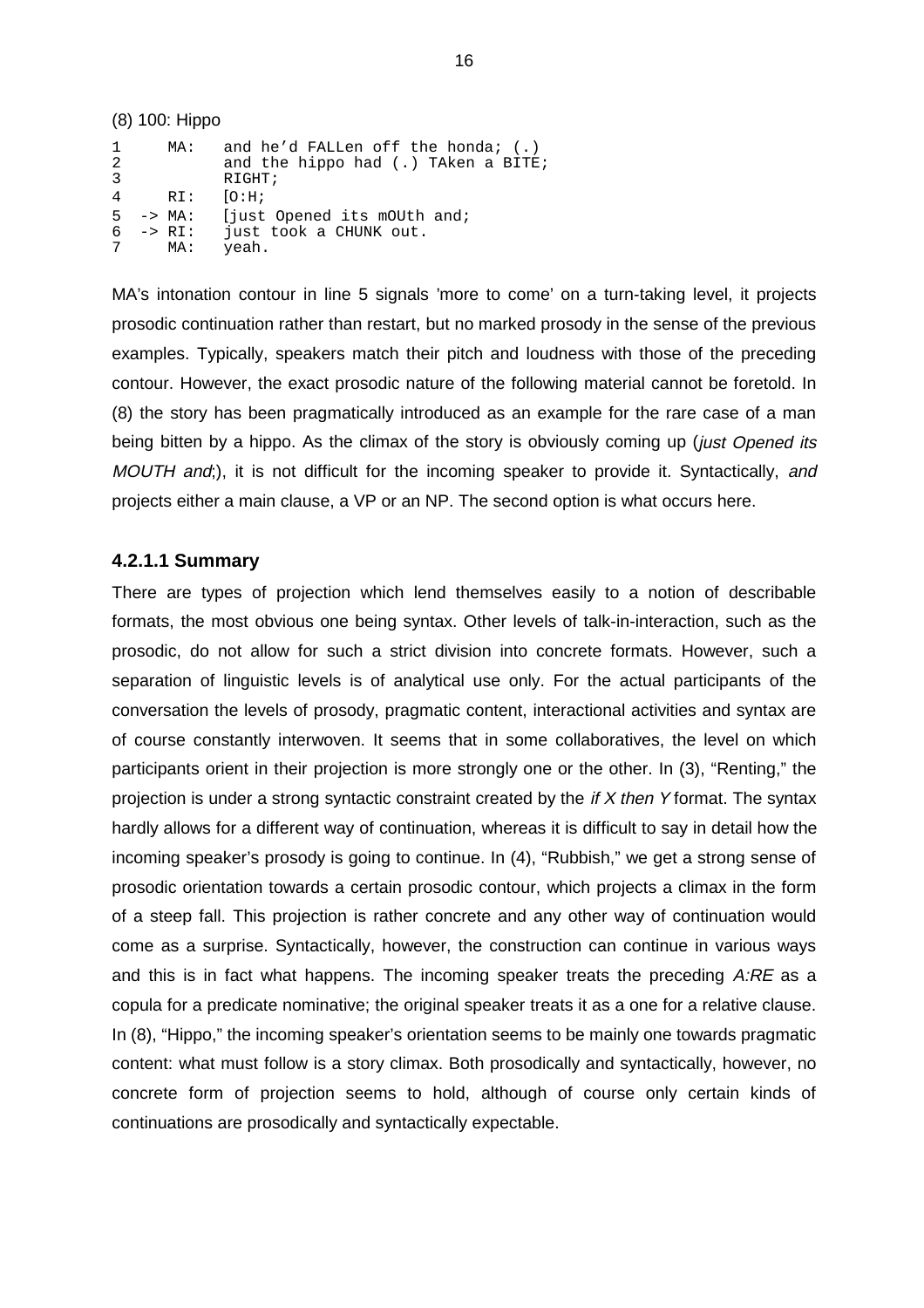Lerner's (1991, 1996) notion of possible formats is derived from the idea that in a collaborative production, first utterances project second utterances and that therefore constructions which are inherently two-fold are typically used for collaboratives. This is not exclusively the case. When speakers build an utterance together, they make use of many different ways in which that utterance can be divided up. The fact that two speakers work together in the production of an utterance automatically gives that collaborative production a two-fold structure. However, this does not imply that all collaboratives are inherently bi-partite on any linguistic level.

The categorization of collaborative productions according to their form of projection excludes a number of examples which do not fall into any format category but are still collaborative productions. I therefore wish to suggest a second formal categorization for them which will enable us to include other kinds of collaboratives.

#### **4.2.2 Completions and extensions**

Another formal distinction can be made from the incoming speaker's perspective, namely between collaborative incomings which *complete* the current speaker's part of the collaborative production or which extend it. Ferrara (1992) and Ono/Thompson (1995) both mention these two basic types of collaboratives with regard to the syntactic make-up of the utterances. The first type is a syntactic completion, in which the first speaker begins a construction and the second speaker finishes it. The second type is a syntactic extension, i.e. the second speaker adds material to a construction from the first speaker which is already potentially complete. Syntactic completion will be understood here in the sense of Auer (1996), who looks at different types of syntactic expansions in his discussion of turncontinuations in German data:

A possible syntactic completion point has been reached when a structure has been produced which is syntactically independent from (i.e. does not project into) its following context. (Obviously, such syntactic independence is not to be equated with pragmatic or conversational independence.) (1996:60)

However, the distinction between completions and extensions in collaboratives does not apply to syntactic gestalts only, but also to prosodic contours. They, too, can be possibly complete or incomplete, and so either be completed or extended by an incoming speaker. There is one type of collaborative production in which the second speaker produces a completion of a global intonational contour which the first speaker has begun. A second type is again an addition of material after the first speaker has produced a final intonation contour. In this case, however, the second speaker's contribution will have to contain syntactically extending material in order for the phenomenon to still count as a collaborative production.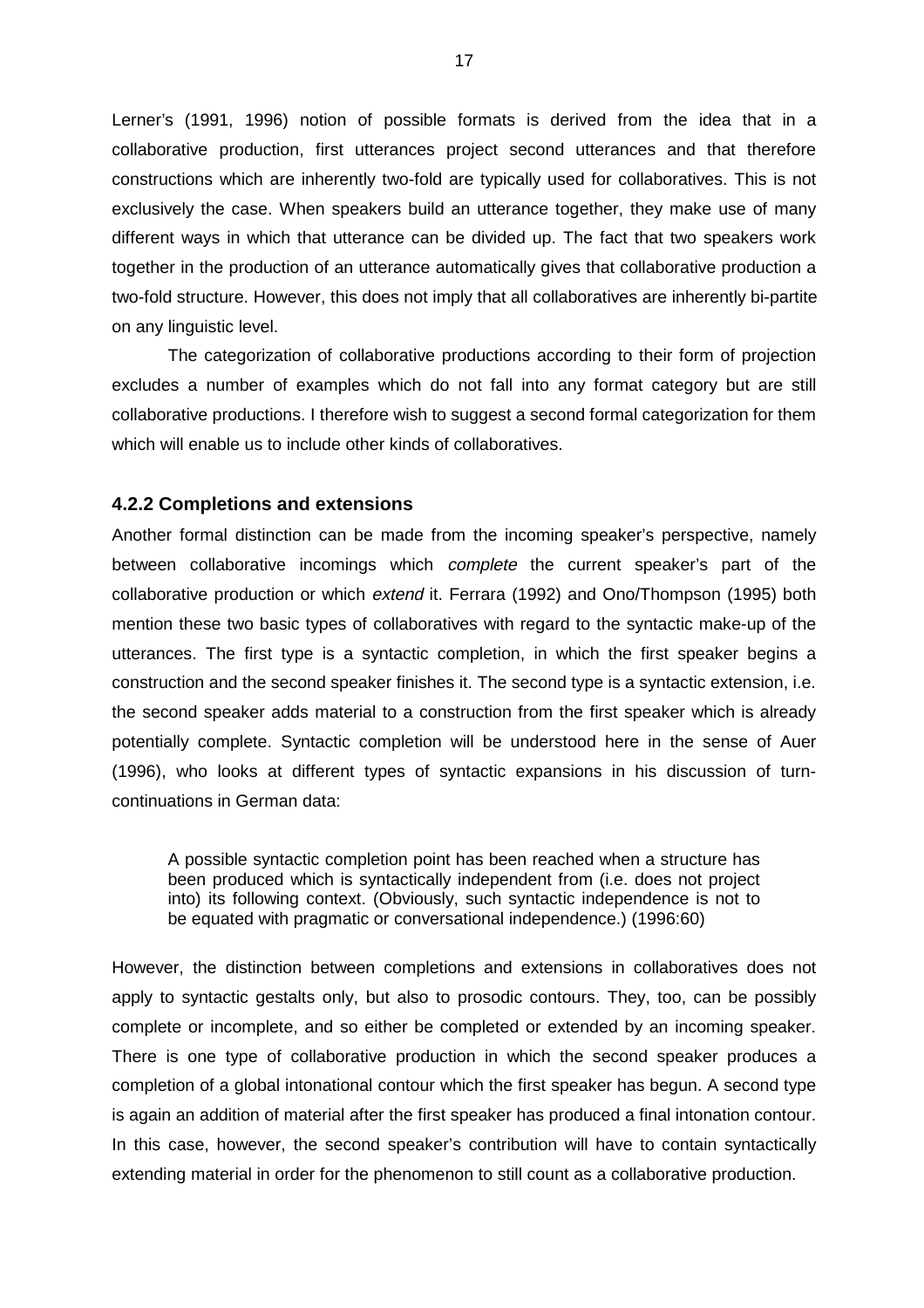Intonational completeness and incompleteness have been described in 3.3 and 3.4 as pitch movements that either signal potential turn completion (final pitch movements) or project more talk from the same speaker (non-final pitch movements). Finality has been said to be realized via a low fall or a high rise, non-finality via a truncated fall, a slight rise or level intonation. All these pitch movements refer to the last accented syllable in the tone group. This is also the kind of prosodic finality that was mentioned in 4.2.1 above: does the end of an intonation contour signal a possibility for speaker change or does it project more talk from the current speaker? In other words, is it - together with other parameters such as semantics, syntax and gaze - part of a TRP-projection? In this understanding of projection, the question that arises concerning collaboratives is whether an incomplete turn constructional unit is being completed by the incoming speaker, or whether an already potentially complete TCU is being extended.

In the following, the different types of completing or extending collaborative incomings will be exemplified. The notions of completion and extension will be applied both to the syntactic and the intonational level.

## **4.2.2.1 Syntactic and prosodic completions**

Collaborative productions that are completions with respect to both prosody and syntax are the most typical, making up 75% of the data. Consider for example:

#### (9) 12: Accurate

| $\mathbf{1}$<br>$\overline{a}$ | PE:   | and he said the Only thing WORSE than sEcond hand SMUG;<br>< <laughing+p> GOD;&gt;</laughing+p> |
|--------------------------------|-------|-------------------------------------------------------------------------------------------------|
| $\mathbf{3}$                   |       | $sEcond$ hand SMOKE is; $(-)$                                                                   |
| $\overline{4}$                 |       | MOral SMUGness.                                                                                 |
|                                |       | 5 all laugh                                                                                     |
|                                |       | $6 \rightarrow PE$ : which (.) which is (.) aGAIN REAlly; $(1.0)$                               |
|                                |       | $7 \rightarrow \text{LI}: \langle < l \rangle$ Accurate.                                        |
|                                | 8 PE: | yeah.                                                                                           |

In this extract from a private conversation PE is apparently searching for the right expression and receives help from LI. Neither the prosody nor the syntax of the first speaker's material is complete and we find the second speaker completing it in both respects: accurate fits as predicate adjective and the low fall on it signals intonational finality.

 The way in which LI prosodically designs her incoming is one of "prosodic integration." This term, which is used by both Selting (1996) and Auer (1996), refers to the prosodic continuation of the prior material:

Syntactic expansions as well as any other continuations of the utterance can be packaged in different prototypical ways: 'Prosodic integration' refers to the co-occurrence of the verbal continuation with a simple continuation of the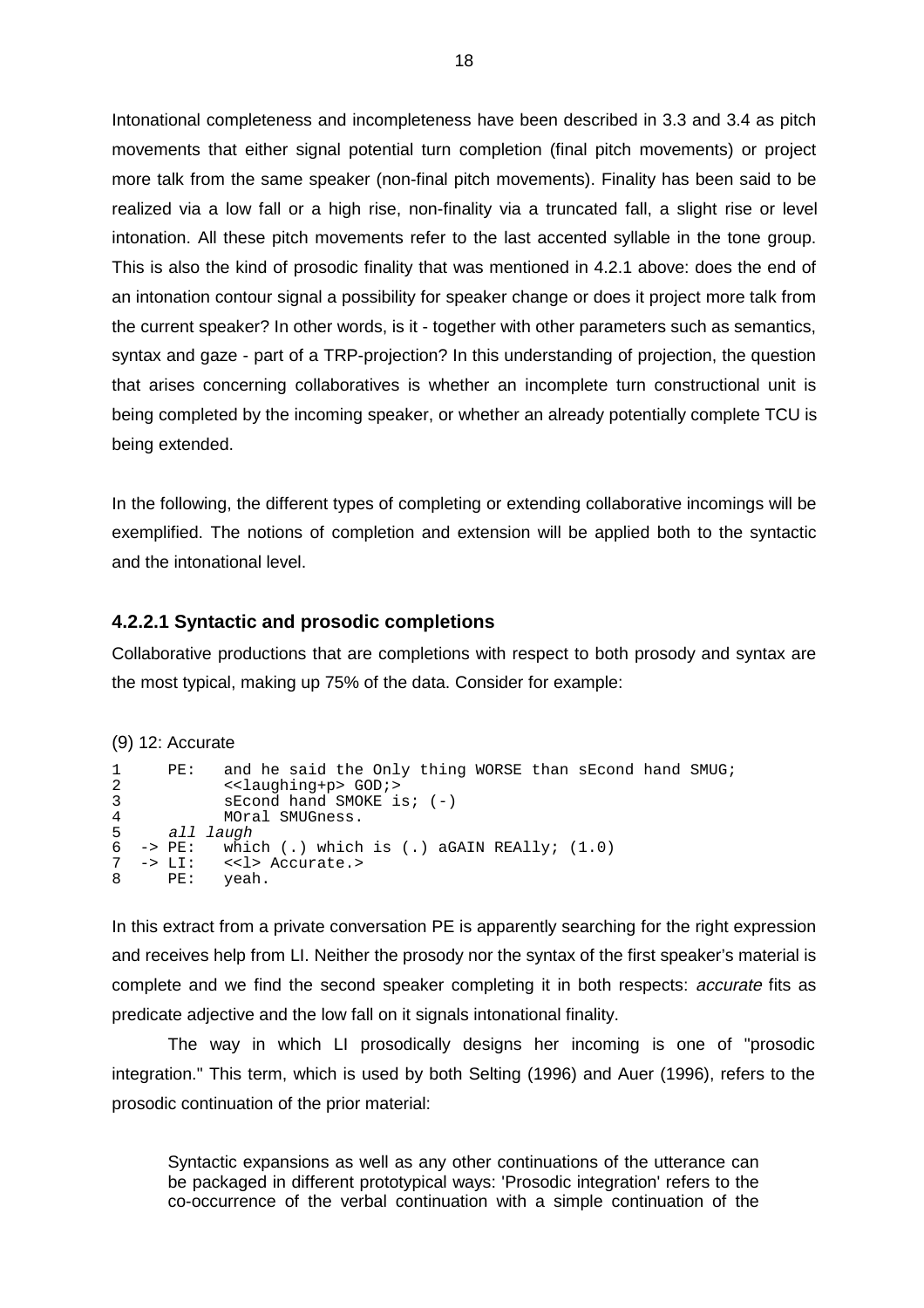contour without a melodic or other break, 'prosodic independence' refers to the co-occurrence of the verbal continuation with a new prosodic unit with its own intonation contour which sets it apart from the prior contour and unit by constituting a prosodic break. (Selting 1996:371)

Local (1992) draws a similar distinction between prosodically "continuing" and "restarting" a turn after interruptions or insertions. Auer (1996) distinguishes different kinds of integration and exposure, namely by pitch, tempo, loudness, pausing and rhythm.

In the above example, *Accurate* is integrated on two of these levels. There is no intonational reset, but the incoming continues the ongoing declination line where the preceding contour left off, which is at a rather low pitch level. In Auer's (1996) terms, this is integration by pitch via addition of another accent unit. It is also integrated with respect to loudness, as it is kept rather quiet in accordance with the prior utterance, which constitutes a kind of increment to the preceding story climax (line 24).

Most prosodic completions are integrated into the prior contour in the sense demonstrated above, so, for example those in (1) "Wide Australian", (3) "Renting", (5) "France" and (8) "Hippo." Yet there are some that are prosodically prominent, i.e. the incoming begins at a higher pitch than that at which the preceding contour left off. However, this does not necessarily make them exposed in the sense of Auer (1996) or independent in the sense of Selting (1996). See for instance (4) "Rubbish," (6) "Very well" and (7) "Baking cookies." In these three examples, the prosodic exposure has been part of the projection from the previous intonation contour and can therefore still be considered an integration into that contour. In (4) "Rubbish" we saw how the prosodic and lexical climax  $\hat{P}RUb\hat{b}ish$ . has been made expectable by the preceding contour and lexical content. In (6) "Very well" the pitch prominence on  $\hat{N}WELL$  has been prepared for by a number of pitch jumps before and in (7) "Baking cookies" the  $\lt$ h+ff> i'm gonna CLEA::N -> seems to have been projected by some conversational routine which these particular speakers share. So the prosodic designs of these three examples can be treated as continuations of first utterances which projected intonational prominence. Therefore the fact that they are prosodically prominent does not necessarily make them independent of what has gone before. They are still integrated into the preceding contour.

Syntactic completion is realized in many different ways in the data. A current speaker may interrupt the progression of his/her incomplete syntactic gestalt at various points. The second speaker has two options for continuation. One is to pick up the syntactic gestalt where the first speaker has left off (see examples  $(1) - (9)$ ). Another is to repeat some of the first speaker's verbal material and then continue the construction. This distinction has possible implications for the notion of syntactic boundaries.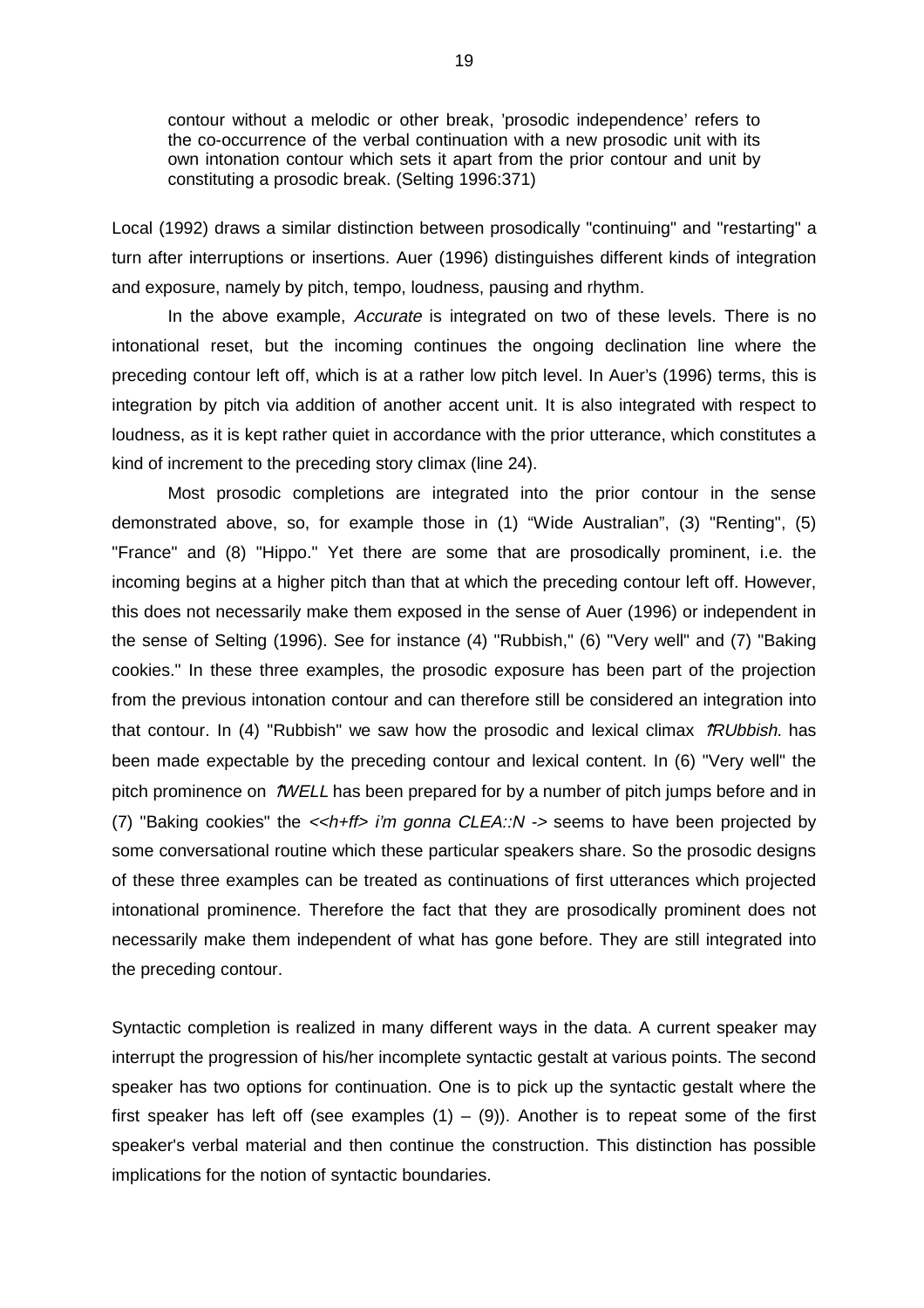Fox/Jasperson (1995) have investigated the syntactic implications of self-repair. They claim that "in turn beginnings, if repair is initiated after an auxiliary or main verb, the verb and its subject are always recycled together; the verb is never recycled by itself." (1995:110) Thus they seem to suggest that the syntactic boundary between NP and VP is possibly not a major one, as speakers are reluctant to recycle the VP alone without its subject NP. From the data for the present paper this particular claim cannot be supported. However, other syntactic boundaries can be investigated, such as the boundary between P and NP in a PP. See for example:

#### (10) 43: Bread

| 2 | 1 CE: I think they have better EAting habits in FRANCE; (.)<br>but but to hear YOU talk uh; |
|---|---------------------------------------------------------------------------------------------|
|   | 3 TI: [well my FRENCH -                                                                     |
|   | 4 -> CE: [you know they eat they eat a treMENdous amount of of of -                         |
|   | $5 \rightarrow SI$ : [of BREAD.<br>6 CE: [of bUtter uh produc-<br>7 MILK products.          |

In his incoming in line 5, SI repeats the preposition of from CE's utterance instead of latching an NP directly onto it. It seems as if the speaker considered a repetition necessary in order to signal that what he is doing is a continuation of the PP begun in line 4 rather than a freestanding NP. He treats the boundary between P and NP as not strong enough to hold across two speakers' utterances and therefore in need of being reinforced by a repetition of the preposition of.

Another example demonstrates repetition of first speaker's material at a different syntactic boundary:

(11) 1:Bills

| $\mathbf{1}$   |               | HE:                  | we $\hat{}}$ jUst HEARD the other day; =                            |
|----------------|---------------|----------------------|---------------------------------------------------------------------|
| 2              |               |                      | about TWELLstone by the way bArbra,                                 |
| 3              |               |                      | < <all> hE never mentioned this to YOU;=</all>                      |
| $\overline{4}$ |               |                      | but i don't s'pose he WOULD; >.hh                                   |
| 5              |               |                      | that hE is one of the $\int$ THREE $\int$ LARqest;                  |
| 6              |               |                      | uhm uh $(.)$ intro $\text{D} \text{Ucer}$ of $\text{B} \text{ILLS}$ |
| 7              | $\rightarrow$ |                      | uh that uh that um                                                  |
|                |               | $8 \rightarrow BE$ : | (< <f> that SPEND MOney.&gt;</f>                                    |
| 9              |               | HE:                  | [well Anyway.                                                       |
| 10             |               |                      | MOney spending [bills.                                              |
| 11             |               | BE:                  | $\left[ \langle \langle 1 \rangle \rangle \right]$ Okay; $>$        |

HE begins a relative clause in line 7 but stops after the relative pronoun that due to a word search. BE comes in by repeating the relative pronoun and then completing the relative clause instead of continuing immediately with a relative clause without COMP. Here again, the incoming speaker does not seem to consider the boundary between the relative pronoun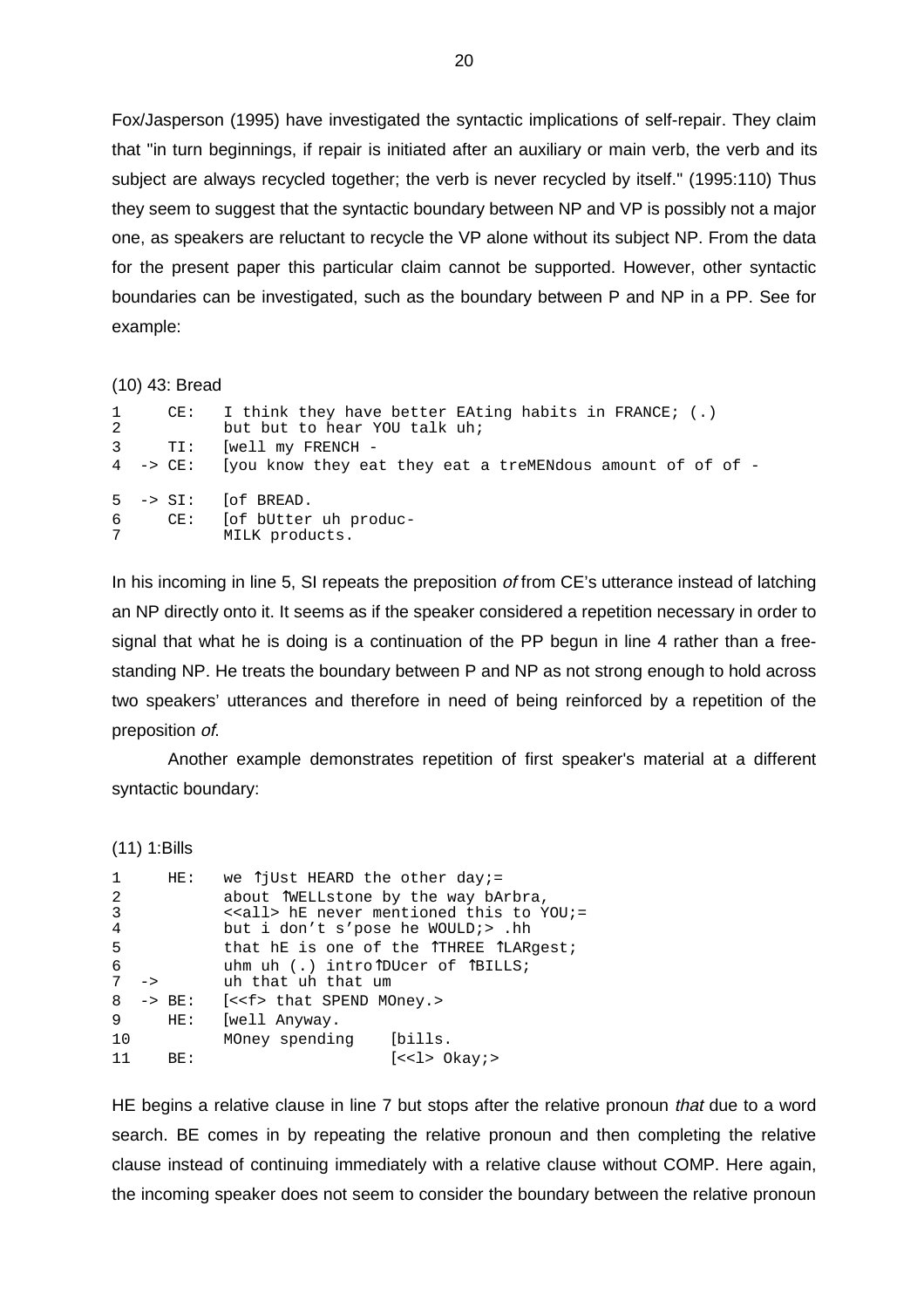and the relative clause strong enough to allow for an interpretation of her material as a continuation of the previous utterance.

There seems to exist a preference for conversationalists to begin an incoming at certain boundaries rather than at others. For example, second speakers seem to have no problem coming in with a predicate after a copula ((1), "Wide Australian", (4) "Rubbish" and (9), "Accurate"), with a then-clause after an if-clause ((3), "Renting") or with an AdvP after a complete syntactic gestalt ((6) "Very well"). In all these instances, incoming speakers do not repeat any of the previous verbal material but pick up the construction precisely where the first speaker left off. This is strong empirical evidence for major boundaries holding between the above constituents.

Participants do seem to mind, however, coming in with an NP after a preposition ((10) "Bread") and with a relative clause after a relative pronoun ((11) "Bills"). In these cases, they repeat the preposition and the relative pronoun, respectively. Such empirical evidence points in the direction of weaker syntactic boundaries that do not seem to hold across speaker change. In order to signal that their material is a continuation of what has gone before, participants repeat some of it before they continue.

In addition to Fox/Jasperson's (1995) work on repair, a thorough investigation of the way syntax is handled by incoming speakers in collaborative productions would certainly offer another source of evidence for the interactional relevance of syntactic constituents.

#### **4.2.2.2 Prosodic completions and syntactic extensions**

The problem that arises with the distinction between completions and extensions is that the prosodic and the syntactic aspects of completion do not always coincide, i.e. something that is an extension on the syntactic plane can be a completion with respect to prosody. See for example: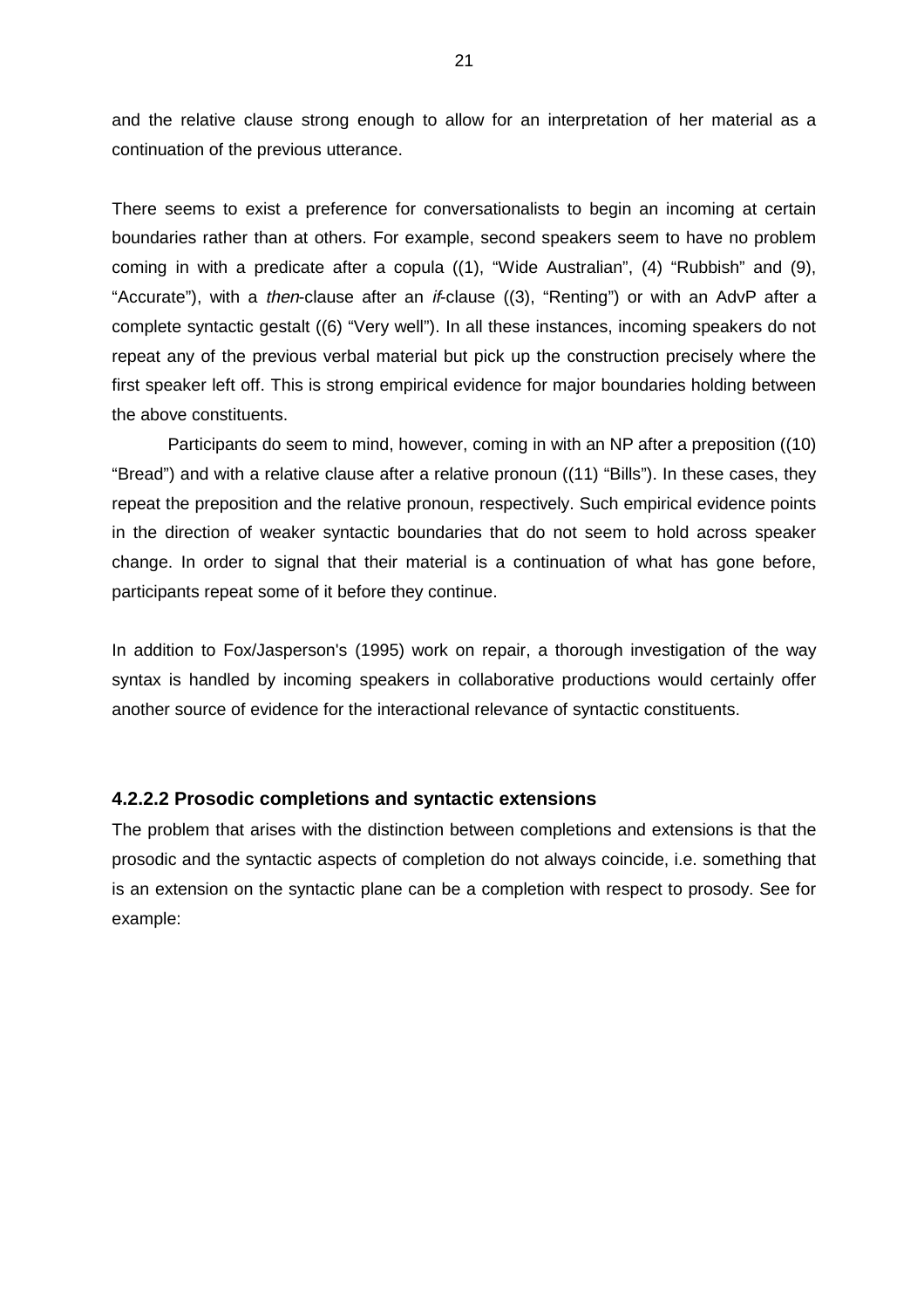#### (12) 3: Decided to live

| $\mathbf{1}$          | BE: | so is THAT lIngering or is THAT lIving.                                                                     |
|-----------------------|-----|-------------------------------------------------------------------------------------------------------------|
| 2                     |     | i mean ÎSOME people would sAY,                                                                              |
| $\overline{3}$        |     | THAT is a living TDEATH. .h                                                                                 |
| $\overline{4}$        |     | what STEven is going thrOUgh,                                                                               |
| 5<br>6                |     | is the ÎW::ORST thing .h that could hAppen. .h<br>Other people say < <all+p> look at his MI:ND;&gt;</all+p> |
| $7\overline{ }$       |     | TLOOK << p> what he's accOmplished.>                                                                        |
| 8                     | CA: | yeah but well: it's prObably a little bit of BOTH;=                                                         |
| 9                     |     | [but he just -                                                                                              |
| 10                    | BE: | $\lfloor m \ln n \rfloor$                                                                                   |
| $11 \rightarrow CA$ : |     | i mean < <rall> he: still: took the bull:: by his ^`HO::RNS, (.)</rall>                                     |
| $12 \rightarrow BE$ : |     | < <all> and decIded to LIVE.&gt;</all>                                                                      |
| 13                    | CA: | $a:nd -$                                                                                                    |
| 14                    |     | YEAH.                                                                                                       |
| 15                    |     | there's a lot of people who: LAY down and give $D^{\prime}$                                                 |

In (12), taken from a radio program, the host BE asks CA for his opinion on the difficult question whether the physician Steven Hawking's life is 'lingering or living'. We find CA answering rather hesitantly well: it's prObably a little bit of BOTH;. His hesitation reveals itself also in his prosody in the tone-group in line 10. He slows down considerably, he lengthens four syllables to an extreme (he:, still:, bull::, HO::RNS) and he speaks on a completely level pitch until the last syllable, horns, on which he produces non-final intonation in the form of a truncated fall, so that on the prosodic level we as listeners expect a continuation of his turn. Syntactically, however, the construction is potentially complete. That CA is not finished, even though he pauses after his first intonation unit, can be seen not only from his non-final rise on the last syllable but is also evident in that he continues with a:nd- after BE has come in.

CA's prosodically realized hesitation seems to signal to BE a possibility to come in with a prosodic completion. She does so with a syntactically elliptical utterance, a subclause without a subject noun phrase, and with continuing intonation.<sup>15</sup> She begins her intonation unit without a reset and comes down to a final fall on the last syllable, LIVE., which is a prosodic completion of CA's turn. However, although the intonation of BE's incoming suggests prosodic integration into  $CA's$  turn – it begins at an even lower level than that at which CA left off – one cannot speak of full integration when one takes tempo and speech rate into consideration.

BE's incoming is produced faster than CA's previous turn beginning. He has lengthened all his syllables and spoken rather slowly. BE's syllables are produced without any lengthening and the tempo at which they occur is noticeably faster than that of CA's tone group. The impression we as listeners get from this example is that BE is signaling on the one hand non-competitiveness by integrating her intonation into CA's material, but that because she brings the turn to completion at a different tempo from his – she is reshaping the pace of talk.

 $15$  By continuing intonation I mean the intonation of the incoming which continues the preceding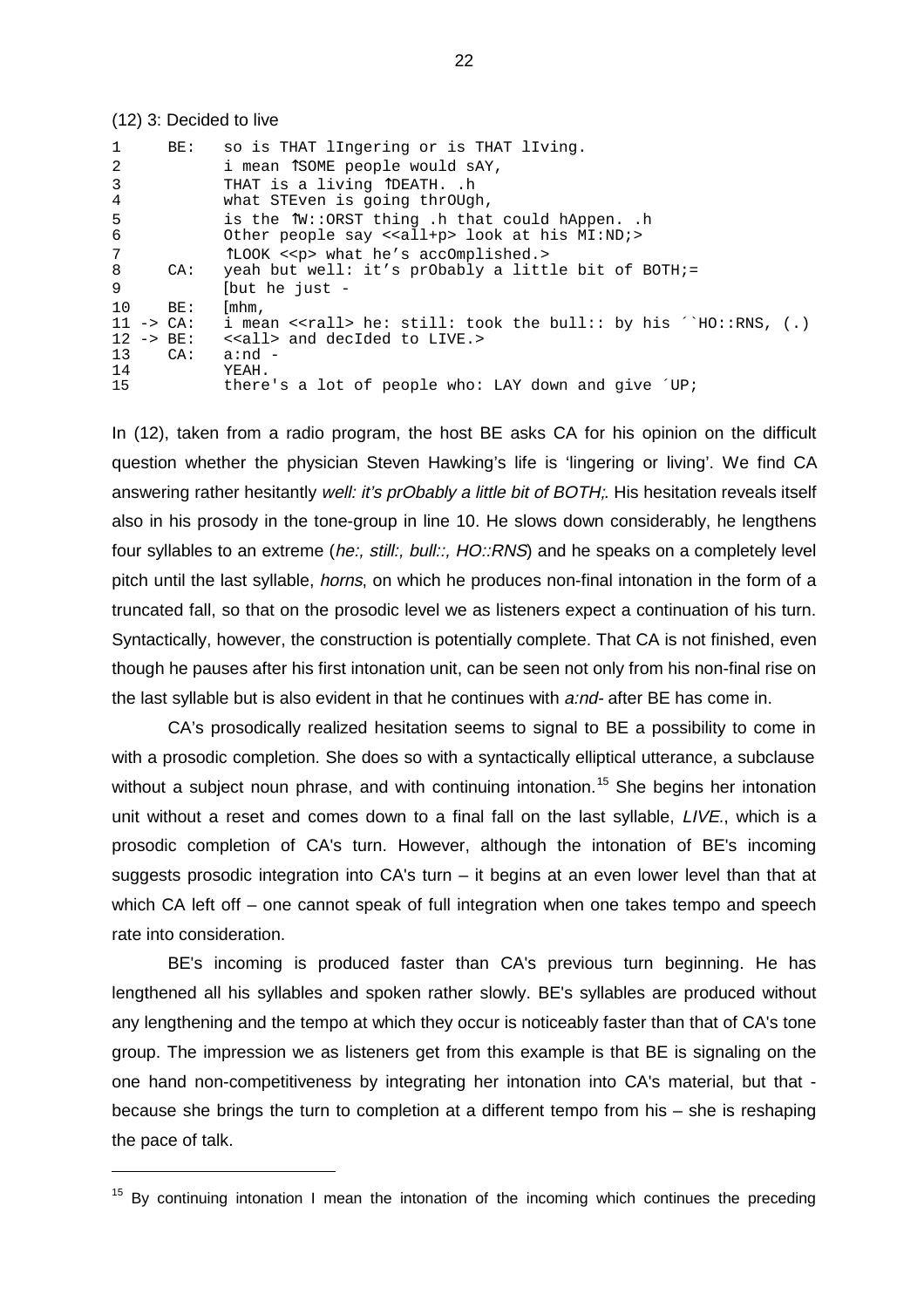The analysis of the above example has demonstrated that when it comes to prosodic completions of prior turns it is necessary to distinguish between prosodic integration and exposure in the different prosodic dimensions. It is possible to find an incoming intonationally integrated into the first speaker's turn, but exposed in other prosodic dimensions, such as tempo and speech rate, as in (12), "Decided to live". It seems as if this possibility enables speakers to follow different strategies at the same time. Intonational integration is the prosodic design that characterizes a completion as part of the ongoing turn and not as an individual utterance. It can therefore signal that an incoming speaker does not intend to take over the floor with his/her completion. Simultaneous non-integration of speech rate and tempo signal a disjunction on these levels of production and therefore enable the incoming speaker to shape the current turn production without having to illegitimately interrupt.

#### **4.2.2.3 Syntactic and prosodic extensions**

Extensions in both a prosodic and a syntactic sense, i.e. cases in which the first speaker's material is potentially complete in both respects, are rare, which perhaps points towards the strong indication of finality that springs from the combination of syntactic and prosodic termination. Still, collaboratives of this kind do occur. One can again distinguish integrated and exposed incomings, but we will see that an exposed incoming that is an extension of both a complete syntactic gestalt and a final intonational contour can only be considered to be a marginal case of a collaborative production.

The following example is taken from a private conversation among two friends:

#### (13) 38: Bending over backwards

| 12       | CO:                   | and people ALso;                              |
|----------|-----------------------|-----------------------------------------------|
| 13       |                       | who've never been CLOSE friends of hers;      |
| 14       |                       | but who'd BEND over BACKwards; (.)            |
| $15 - >$ |                       | $\langle$ <l+p> for this WOman.&gt; (.)</l+p> |
|          | $16 \rightarrow AL$ : | but are TIRED of bEnding over bAckwards.      |
| 17       | CO:                   | but they still TDO.                           |
| 1 8      |                       | we TA:LL still do.                            |

In line 4 CO has pragmatically, syntactically and prosodically completed a potential turn. She has made her point, she has produced a complete syntactic gestalt and she has signaled prosodic completion via a final fall and a following pause. AL's extension is one that is syntactically elliptical, it lacks a subject noun phrase. It is also prosodically integrated, which is possible although the preceding contour has already come to a potential completion. According to Auer (1996:70), "any material may be included into a potentially closed intonational contour as a prosodic continuation." Although AL does not continue the pitch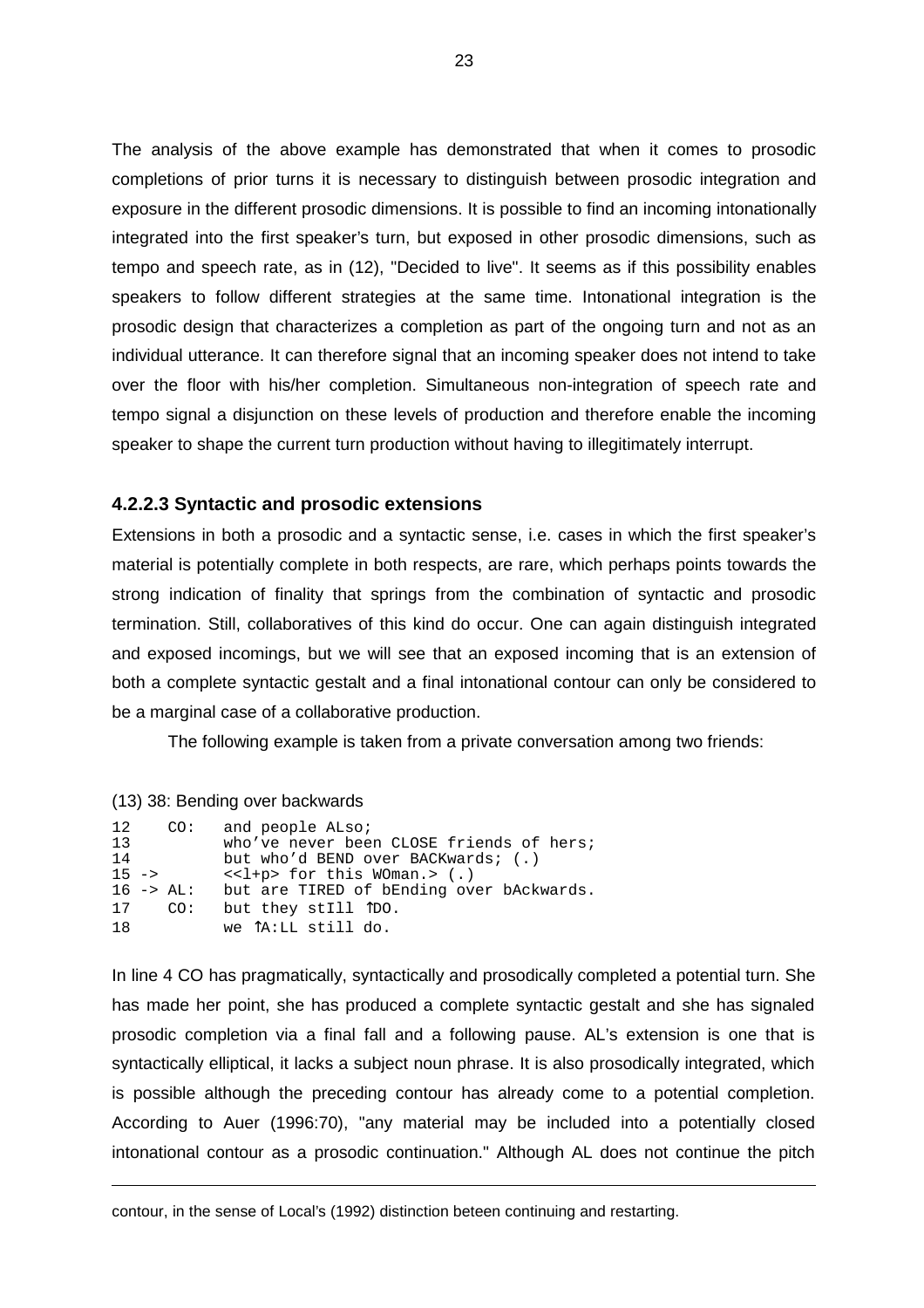level of the immediately preceding intonation unit, which is particularly low and quiet, as it is an increment, she does return to the intonational level of the previous turn in lines 1-3. By coming in without an intonational reset AL signals that her utterance is continuing the prior turn rather than starting a new one. One therefore still hears the incoming as integrated into the prior turn. However, on the content level, AL's extension turns out to be an unacceptable continuation from CO's perspective. CO does not want to make the point that people are tired of bending over backwards, but quite the opposite, that they still do. It seems that retrospectively, AL's incoming is treated by CO as an independent rather than as an integrated turn. Again, we have to take the different linguistic levels of an utterance into consideration. Prosodically, the incoming is integrated into the preceding turn by its producer. On the level of content, it is treated by its recipient, however, as an individual turn which is contradicting the very utterance it was designed to continue. Note that on the lexio-semantic level, too, the diverging opinions become apparent. Whereas the but at the beginning of the incoming seems to be doing continuation, the but at the beginning of the next turn seems to signal disagreement.

The following example is an excerpt from a family dinner conversation:

(14) 29: River

| 8<br>9                            | PA: | we TpOInted out this pub at mawnan smith when we passed THROUGH<br>there.  |
|-----------------------------------|-----|----------------------------------------------------------------------------|
| 10<br>11<br>$12 \rightarrow PA$ : | RO: | but we wAnted to get TrAther NEARer to the, (.)<br>THAT'S RIGHT,<br>RIver. |
| $13 -> RO:$                       |     | and we THOUGHT<br>[there must be something in MALpas.                      |
| 14                                | PA: |                                                                            |
| 15                                |     | yeah.                                                                      |
| 16                                | RO: | and there WASn't.                                                          |
| 17                                | PA: | m.                                                                         |
| 18                                | RO: | yeah,                                                                      |
| $19 \rightarrow PA$ :             |     | and we deCIded to go through that ROAD,                                    |
| 20                                |     | from which there were lOvely VIEWS,                                        |

In this example, the second speaker's incoming is neither prosodically nor syntactically designed as an integration into what has gone before. PA clearly produces a final intonation contour on RIver. in line 5. In line 6 RO comes in with an onset on THOUGHT. which hits approximately the same pitch height as the previous nucleus RIver and which seems to signal the beginning of a new turn. Both the first and the second speakers' utterances are syntactically complete. A case such as this one is a marginal instance of a collaborative, as the only element which turns the sequence into a syntactically holistic unit is RO's and in line 6.

That the incoming can still be perceived as a continuation of what went before can be accounted for on a more global level. Rather than a single turn, the speakers are producing a narrative together, and on the content level the incoming is integrated into the whole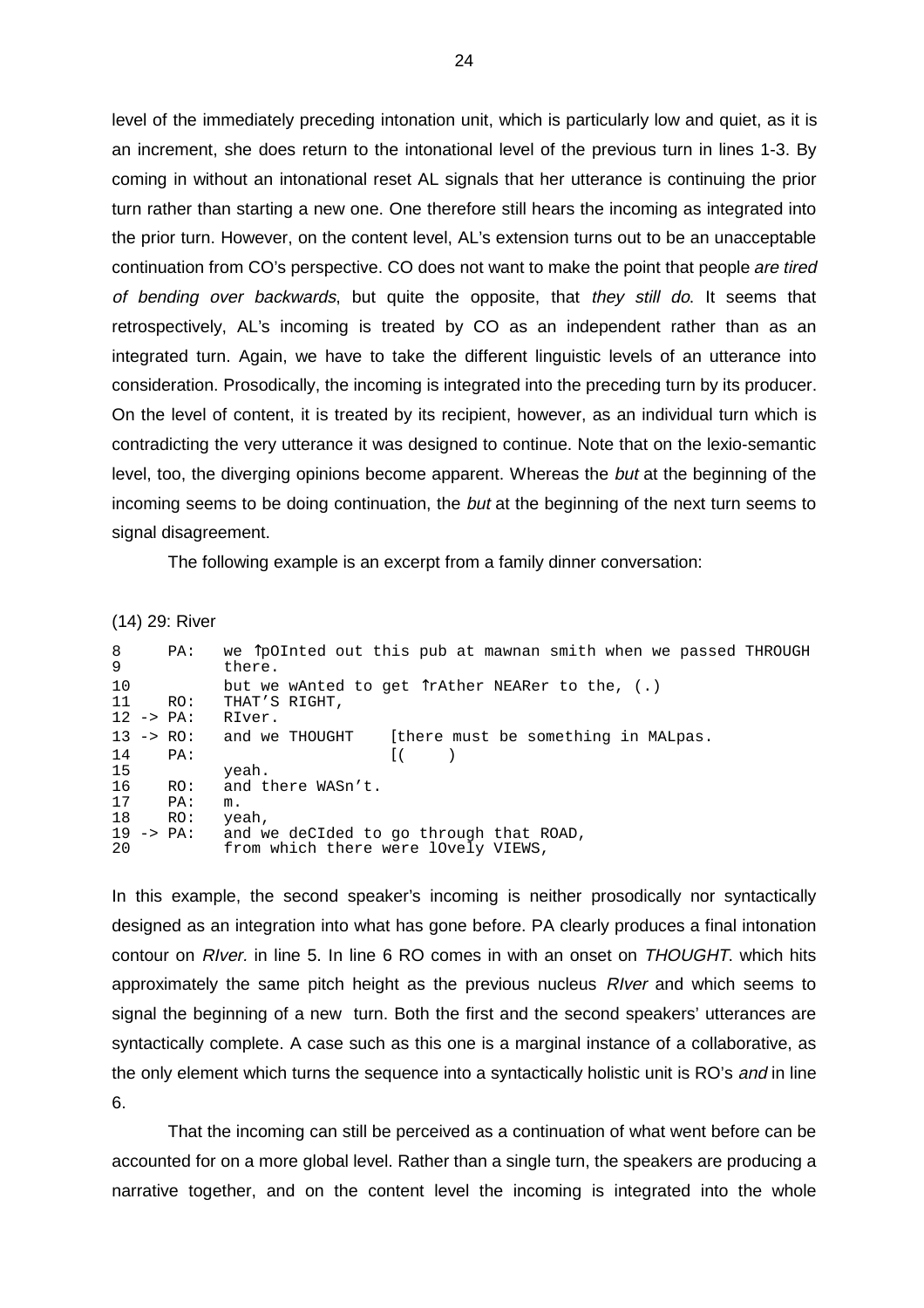collaborative story-telling. The incomings prefaced by and (see also line 12) are therefore components of a larger collaborative sequence.<sup>16</sup>

## **4.2.2.4 Summary**

In the above discussion of completions and extensions on the syntactic and the prosodic level we have examined three possible combinations: completions of both syntax and prosody, extensions of both syntax and prosody and prosodic completions which are syntactic extensions. Theoretically, there is one more combinatory possibility: syntactic completions which are prosodic extensions. This variant, however, is not found in the data at all. This means that collaborative continuations from second speakers do not follow utterances which are syntactically incomplete but prosodically complete. Indeed, it seems that such utterances are indeed rare.<sup>17</sup>

The question why speakers do not signal completion on the prosodic level when the syntax is still incomplete may be accounted for in two ways, with regard to syntax and to prosody. One explanation might involve the "priority of syntax" attested by Auer:

If, then, the independence of prosody from syntax is considerable, the priority of syntax nonetheless cannot be denied either. The discussion (...) suggests a model in which syntax and prosody cooperate in very delicate ways, each of them on the basis of its particular semiotic possibilities. Into this model of a division of labour, syntax brings its capacity to build relatively far-reaching gestalts, the completion of which becomes more and more projectable in time; prosody, particularly intonation, brings in its local flexibility to revise and adjust these gestalts while they are 'put into speech'. Thus, syntax retains its priority, but prosody/intonation is nevertheless independent from it. (Auer 1996:75)

The "priority of syntax" and the flexibility of prosody are characteristics from the perspective of predictability. A syntactic construction projects much more concretely into the future than does a prosodic contour. With respect to collaborative productions this could mean that if a syntactic gestalt is incomplete, the constraint to complete it is far too strong to allow for prosodic contextualization of turn-finality at this point, even though prosody would be flexible enough to be so used. In this interpretation, syntactic incompletion does not co-occur with prosodic finality - which has been analyzed as contextualizing turn-finality - because a turn that is syntactically incomplete would not be considered complete. In other words, an unfinished syntactic gestalt is rarely the end of a turn<sup>18</sup>. Prosodic finality, however, does

 $16$  For collaborative story telling see Falk (1980) and Lerner (1992).

<sup>&</sup>lt;sup>17</sup> If they did occur, it would be difficult to explain their absence from collaborative productions. One would have to assume, for example, a conversational constraint which keeps speakers from completing syntactically incomplete constructions when the prosody contextualizes finality.

<sup>&</sup>lt;sup>18</sup> If it is, it co-occurs with an unfinished prosodic contour and its elliptical format implies that there is something missing, as in the case of a "trail-off."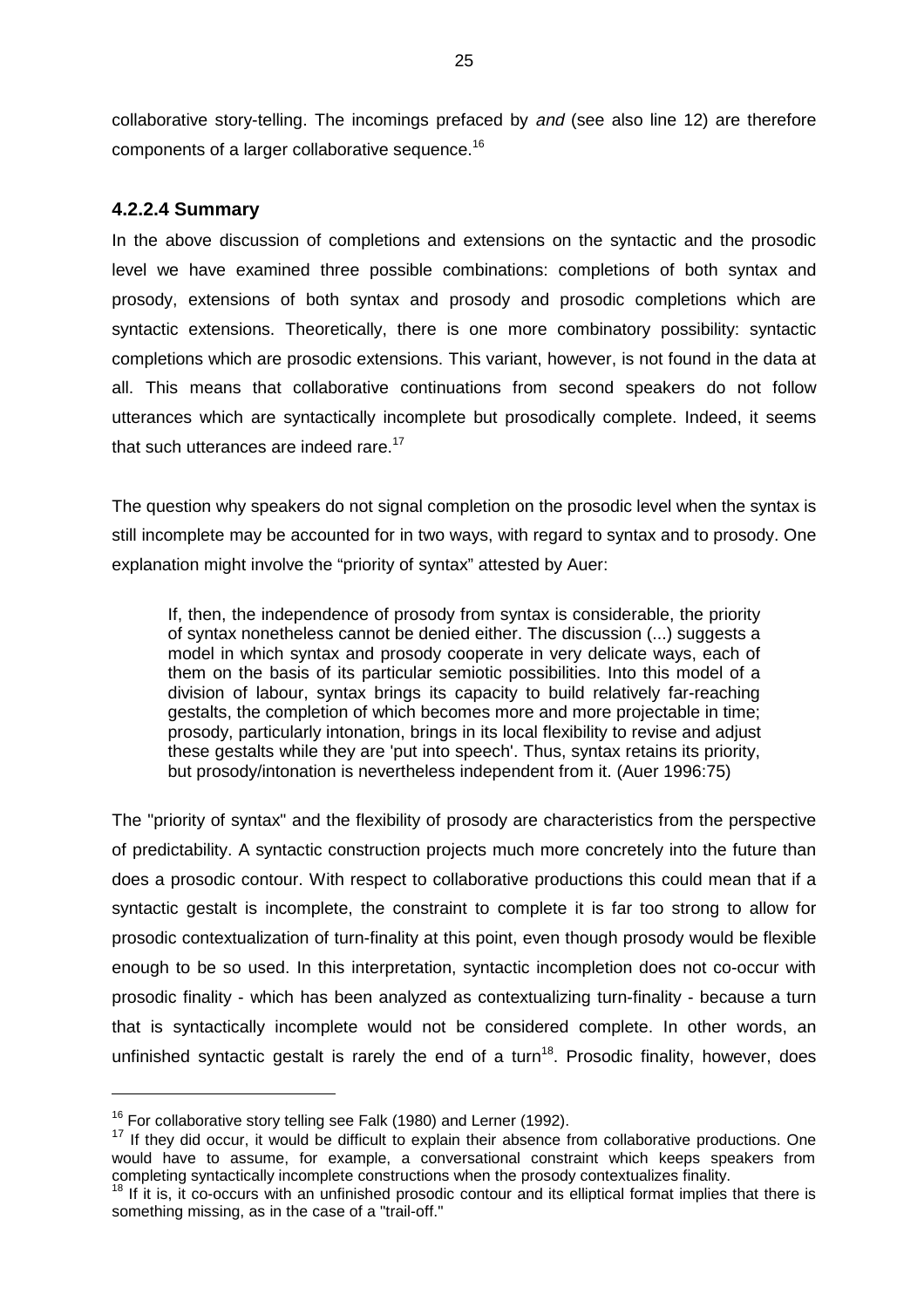contextualize potential turn-ending. This might explain the fact that syntactic incompletion seldom occurs with prosodic completion.

A second way of accounting for the non-occurrence of the phenomenon is via prosody. Unlike prosodic finality, a syntactically complete construction does not signal potential turn-completion. It only does so with accompanying turn-final prosody:

Intonational and pragmatic completions are nearly always syntactic completions as well. But the reverse (is) not the case. Syntactic completion points in English (...) are not nearly always intonational and pragmatic completion points; there are in fact many more syntactic completion points than any other kind. In other words, the data show that intonation and pragmatic completion points select from among the syntactic completion points to form (...) 'Complex Transition Relevance Places' (CTRPs). (Ford/Thompson 1996:154, emphasis in the original)

Non-final prosody in combination with complete syntax overrides the syntactic completion signal with respect to turn-ending. The reason why a syntactically incomplete construction does not receive turn-final prosody is perhaps because the contextualization cue for turnending from prosody would be too strong. The fact that it takes prosody to signal turn-finality shows how prosody has priority over syntax in the signaling of turn completion.

## **5 Collaborative productions as non-competitive early incomings**

A large number of collaborative productions are early incomings into the turn space of another speaker, that is they are produced before the first speaker has reached a possible prosodic or syntactic completion point. In fact, collaborative incomings which follow a TRP are considered a marginal group here. In the following the question whether a collaborative production is an illegitimate incoming will be briefly considered.

Although natural conversation seems to be strongly constrained by the fact that "overwhelmingly, one party talks at a time" (Sacks/Schegloff/Jefferson (1974:700)), several kinds of conversational settings can be distinguished in which next speakers come in at other than possible completion points and thereby sometimes create overlap.<sup>19</sup> However, those instances are usually of relatively short duration, which in itself suggests a strong tendency for interlocutors to abide by the one-speaker-at-a-time constraint.

French/Local (1986) in their work on "Prosodic Features and the Management of Interruptions" have divided early incomings by next speakers into "turn-competitive" and "non-competitive" interruptions. Their article is based on the finding that

 $19$  cf. Tannen (1984).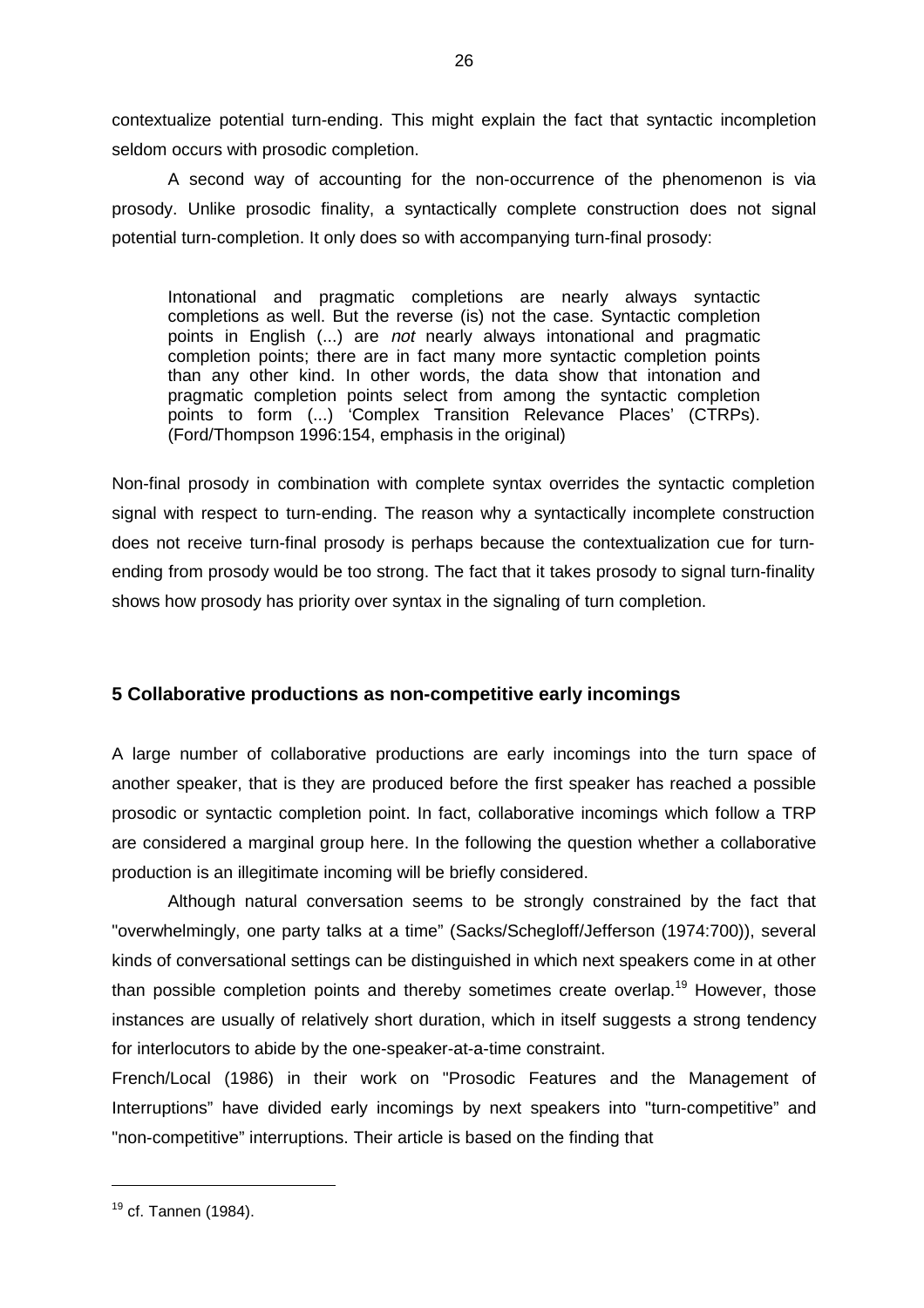the positioning of interrupter's speech at a non-completion point in current turn does not alone make for a hearing of that speech as directly competitive for the turn. (1986:162)

According to French/Local (1986), the distinction between competitive and non-competitive incomings cannot be made on syntactic or lexical grounds. The only way for a current speaker to classify an early incoming as one or the other is by orientation to the incoming speaker's prosody.

Turn-competitive incomings are those in which the incomer takes the floor from the current turn-holder at a non-completion point. For the interactants, certain prosodic cues seem to signal such an intention already in the course of the early incoming itself. French/Local (1986) find that the prosodic characteristics of these interruptions are a combination of forte and high pitch, both seen in relation to that speaker's ordinary speech volume and pitch height. The authors present four empirical observations which serve to prove speakers' orientation to those features.

Firstly, if an interrupter manages to take possession of the floor, s/he returns to his/her normal volume and pitch height as soon as the first speaker has stopped talking.

Secondly, from the point of view of the current speaker, s/he either takes up the competition and speaks with raised volume and slower tempo for the whole duration of the overlap, or s/he yields the floor and lets his/her turn 'fade out.'

Thirdly, non-competitive incomings are usually very short utterances with which speakers do not attempt to take the floor, but on the contrary wish to support the current speaker in his/her momentary right to speak. Typical cases of this would be backchannelling, interiections or asides. French/Local (1986) ascribe to them the prosodic feature of *piano* and to demonstrate their non-competitive nature give empirical evidence that often current speakers even stop talking and give their interrupters time to finish their non-competitive utterances before they resume their own turn.

The fourth and last piece of evidence is current speakers' prosodic behavior in case of persistence. The very fact that they raise their volume only and not their pitch seems to signal that they do not wish to be understood as claiming the floor illegitimately, which would require a combination of both, but that they consider themselves to have the right to the floor at that particular moment.

Selting (1995) takes up French/Local's distinction between turn-competitive and noncompetitive interruptions but introduces another category of incomings: "legitimate" claims to the floor. These are not only pursued by those speakers whose turn is being intruded on but also by those who believe themselves to have a right to speak even though somebody else's turn is currently in progress. Typical examples are interposed questions, immediate replies to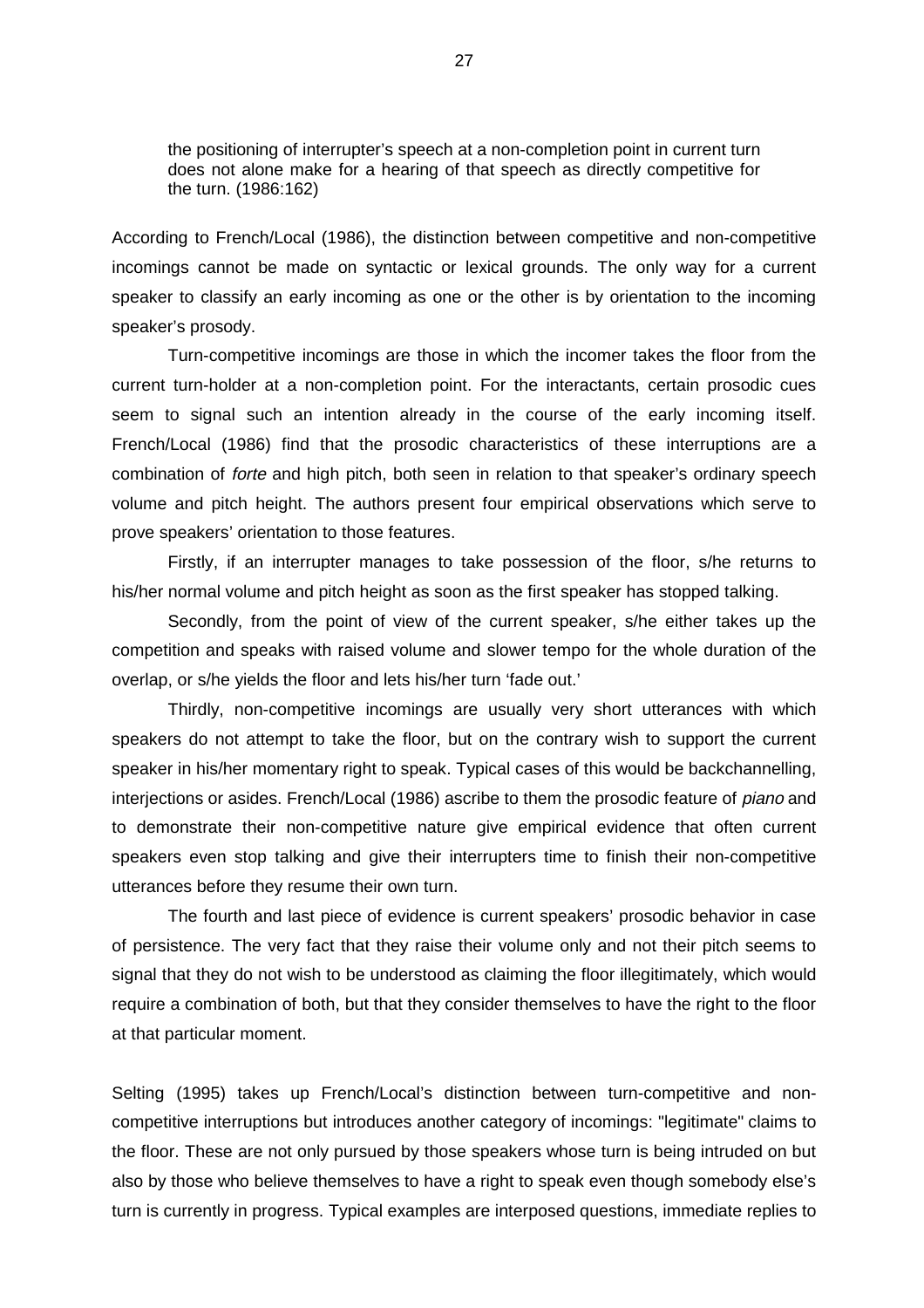questions and certain kinds of repair. These legitimate incomings are also produced with  $\lt b$ , and not  $\leq f + h$ , which would imply an illegitimate incoming.

If we look at the prosody of the collaborative incomings in the examples analyzed above, we find that only one out of 14 instances of collaborative productions is produced forte. (7) "Baking cookies" is an exceptional example in the sense that both speakers raise their voice at the same time and the loudness seems to belong to the climax-like role of that last intonation contour of the turn. This kind of forte can therefore be suspected not to belong in the same category as illegitimate incomings, where forte means a higher volume in comparison to that of the current speaker.

There are two examples in the data corpus for this investigation where a second speaker comes in at forte. One is (11) "Bills", in which a lengthy word search is completed by the incoming speaker. The other comes from a private conversation in which the couple KE (male) and JO (female) are telling a friend about a doctor's diagnosis of a disease which KE has suffered from:

(15) 101: Drink

| $\mathbf{1}$<br>2<br>3<br>$\overline{4}$<br>5 | KE:                          | he just di- did a BLOOD TEST.=<br>$=$ and said yEAh well your b- your blOOd's all SHOT,=<br>=and you have the liver of a NINEty year old, .hh<br>$uhm -$<br>$ $ and i $w-$ << f> and i and i THINK-> |                                                                   |                         |
|-----------------------------------------------|------------------------------|------------------------------------------------------------------------------------------------------------------------------------------------------------------------------------------------------|-------------------------------------------------------------------|-------------------------|
|                                               |                              |                                                                                                                                                                                                      |                                                                   |                         |
|                                               |                              | $6 \rightarrow$ JO: $\left[ \text{<<} f \text{> d}0 \text{ you DRINK?} \right]$                                                                                                                      |                                                                   |                         |
| $7 \rightarrow$                               |                              | and he DOESn't [drInk.                                                                                                                                                                               |                                                                   |                         |
| 8                                             | $\texttt{KE}$ :              |                                                                                                                                                                                                      | $\left[ \text{<} \text{ and } i \text{ think } \text{->} \right]$ |                         |
| 9                                             |                              | and i think $uh: -$                                                                                                                                                                                  |                                                                   |                         |
| 10                                            |                              | you you picked up some uhm [(.)                                                                                                                                                                      |                                                                   |                         |
|                                               | $11 - > J0$ :                |                                                                                                                                                                                                      |                                                                   | (< <pp> VIrus.&gt;</pp> |
|                                               | $12 \rightarrow \text{KE}$ : | VIrus;                                                                                                                                                                                               |                                                                   |                         |

In line 6 JO comes in at a higher volume than KE, the original speaker. He reacts to her loudness by also speaking up, as we can observe in lines 5 and 8. After she has stopped talking he returns to his ordinary volume (line 9). This is the only instance in this data collection in which a collaborative incoming could be understood to be an interruption, at least from the perspective of the current speaker. However, it does not have all the prosodic characteristics that have been ascribed to interruptions: JO's incoming is produced at forte but not at a higher pitch than KE's. Still, one can interpret his reaction to her incoming as a reaction to an illegitimate incoming. However, JO's production at forte could be interpreted with Selting (1995) as considered legitimate by JO herself. The fact that she is KE's girlfriend could imply that she believes herself to have an equal right to quote KE's doctor and to collaborate in the telling of his diagnosing practices. KE possibly believes the conversational topic of his illness to be his own property only and therefore sanctions JO's incoming.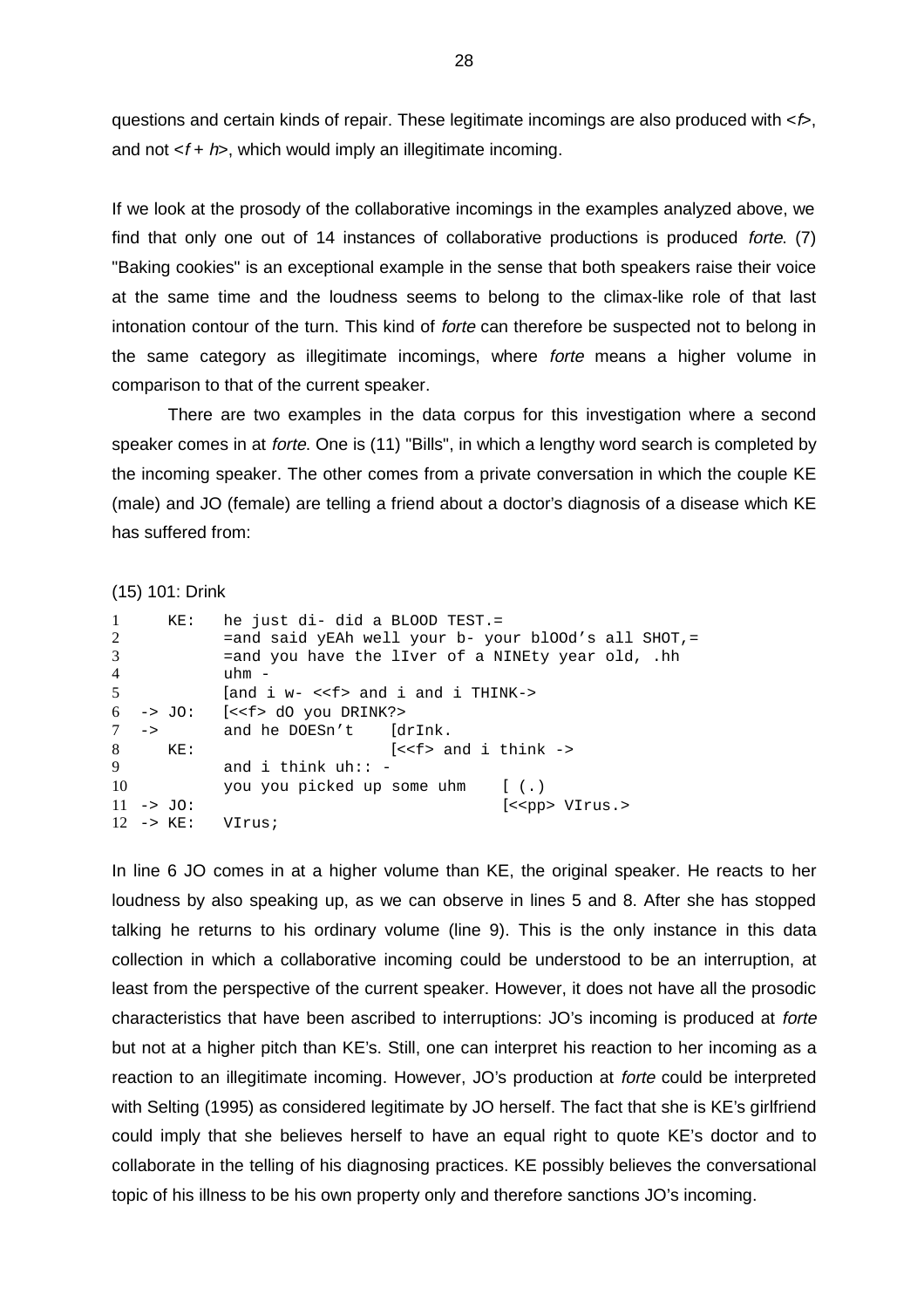There are no examples in the collection in which the second speaker comes in at both higher volume and pitch. The typical prosodic make-up of the collaborative incomings is the same volume as the previous speaker (cf. (3) "Renting", (4) "Rubbish", (5) "France", (6) "Very well", (8) "Hippo", (9) "Accurate", (10) "Bread", (12) "Decided to live", (13) "Bending over backwards" and (14) "River"). There are also several cases of an incoming that is produced at a lower volume, as for example (15) "Drink," the second collaborative production VIrus. in line 11.

All this is strong evidence from prosodic analysis in favor of categorizing collaborative productions as non-competitive incomings. In addition to prosody, there is a more structural factor which supports the non-competitive character of collaboratives. The way incoming speakers manage floor-allocation also shows that they are not interrupting but supporting the current turn-holder. In 12 out of 15 instances examined above, the floor goes back to the person who started the collaborative production immediately after the second speaker's incoming. This relation is indeed roughly representative for the whole data corpus, which means that in most cases the incoming person only takes over for the brief completion or extension of another's turn. There seems to be a tacit understanding that the original speaker is the main speaker who is in possession of the floor. The collaborative incomings seem to support the first speaker in his/her right to speak. This, too, points towards the noncompetitive character of collaboratives.

Another factor that allows for a characterization of collaborative productions as noncompetitive is first speakers' reactions in third position, after the collaborative incoming has occurred. Not only does their prosodic reaction suggest that they are treating the incoming as non-competitive (there is no return of competition with <ff>), but also their verbal behavior can be so interpreted. In 7 out of the above 15 cases the original speaker agrees with or repeats the incoming material before continuing their own turn. (cf. (5) "France", (8) "Hippo", (9),"Accurate", (11) "Bills", (12) "Decided to live", (14) "River", (15) "Drink", lines 11-12). This, too, is evidence that the original speaker is supporting rather than sanctioning the incoming collaborator.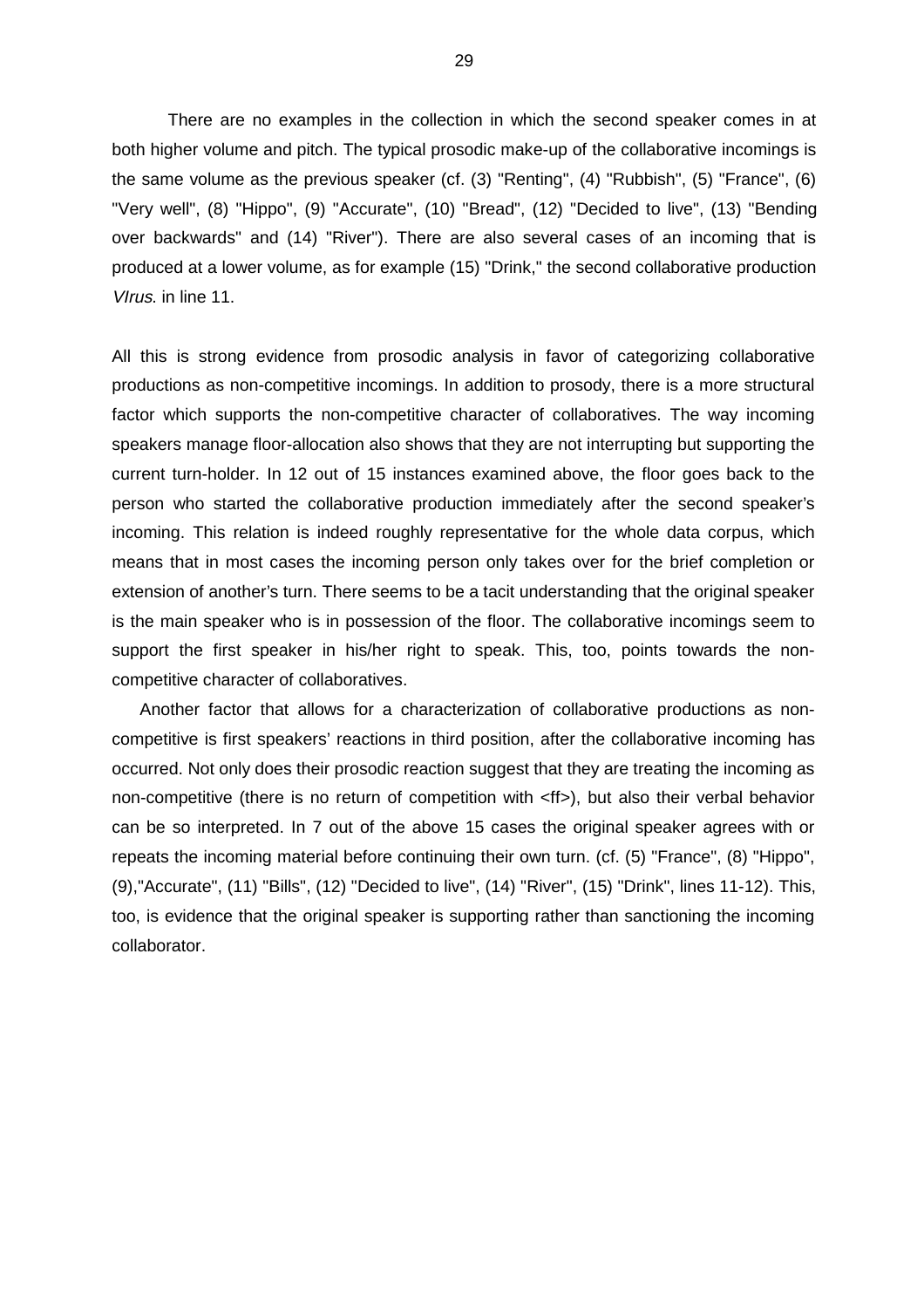#### **6 Conclusion**

The investigation has shown how speakers who jointly create an utterance can share a turn. They do not treat each other as interrupters into one another's turn space but as collaborators in the production of an interactional unit. This occurs on various levels of conversation; those of syntax and prosody have been examined here. The content level has mostly been left unmentioned although of course it can never be ignored. The many aspects of non-verbal communication, such as gaze, gesture and body posture have also been left out of the analysis. Of course, an investigation of collaborative productions within a larger semiotic framework would profit immensely from an inclusion of these interactional dimensions into the analysis.

Continuing the present investigation, one can now examine what exactly speakers achieve in interaction when they produce utterances together. Such a functional analysis will be the next step in my investigation of collaborative productions.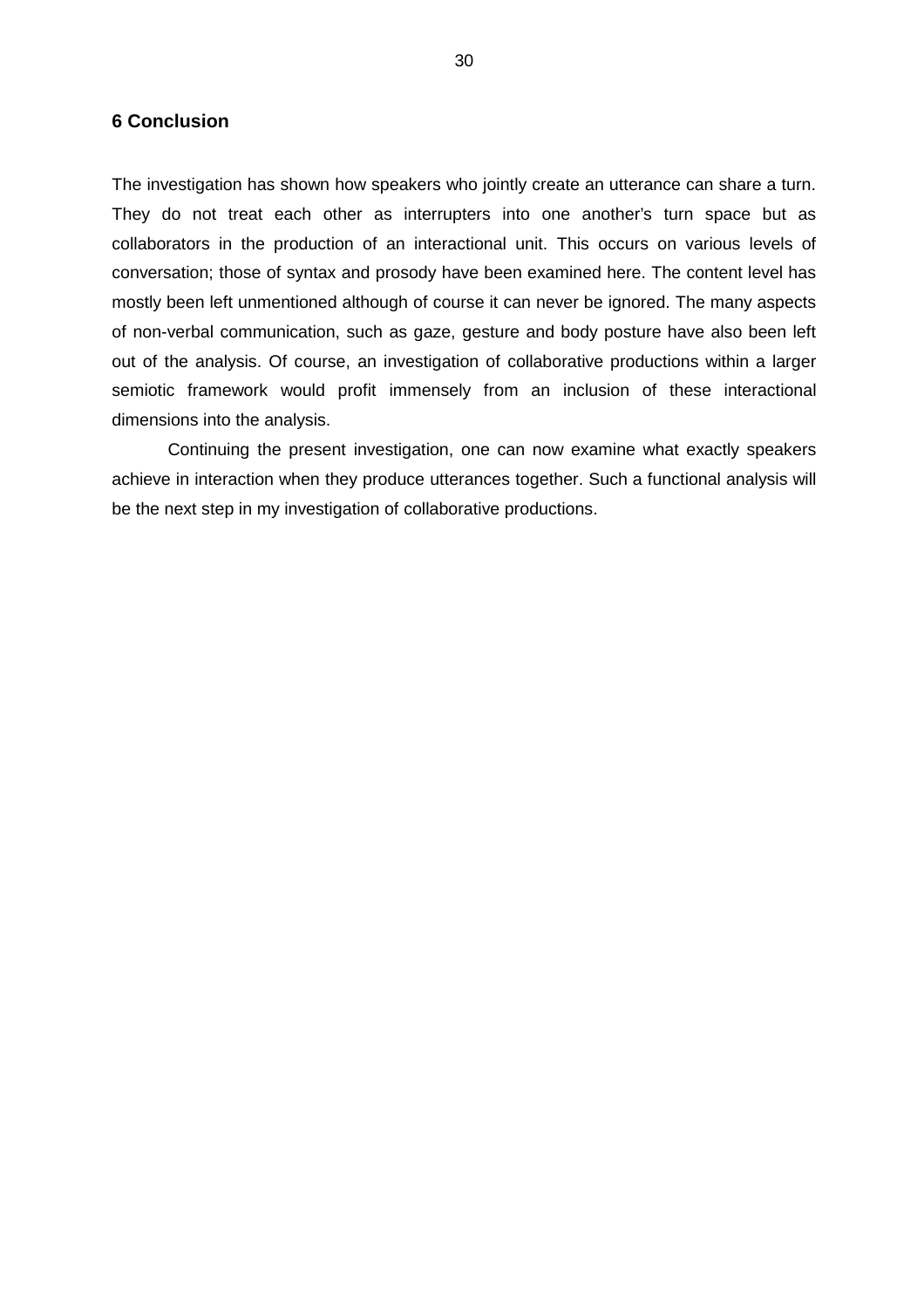## **Appendix**

## **GAT-Transcription Conventions**

## **Basic Transcription Conventions**

### **Sequential structure**

|   | overlap                                                  |
|---|----------------------------------------------------------|
|   |                                                          |
| - | quick, immediate connection of new turns or single units |

#### **Pauses**

| $(-), (-), (--)$ | micro-pause<br>short, middle or long pauses of cat 0.25 - 0.75 seconds, up to<br>ca. 1 second |
|------------------|-----------------------------------------------------------------------------------------------|
| (2.0)            | estimated pause of more than cat 1 second                                                     |
| (2.85)           | measured pause (measured to hundredths of a second)                                           |

#### **Other segmental conventions**

| and=uh       | slurring within units                         |
|--------------|-----------------------------------------------|
| <br>         | lengthening, according to its duration        |
| uh, ah, etc. | hesitation signals, so-called "filled pauses" |
|              | glottal stop                                  |

#### **Laughter**

| $so(h)$ o             | laughing particles during speech |
|-----------------------|----------------------------------|
| haha hehe hihi        | syllabic laughing                |
| $((\text{laughing}))$ | description of laughter          |

#### **Reception signals**

|                | hm, yes, yeah, no one syllable signals<br>hm=hm, yea=ah, two syllable signals |                                                                   |
|----------------|-------------------------------------------------------------------------------|-------------------------------------------------------------------|
| no=o<br>'hm'hm |                                                                               | two syllable signal with a glottal stop, usually signals negation |
|                |                                                                               |                                                                   |

#### **Accents**

| ACcent   | primary, or main accent |
|----------|-------------------------|
| !AC!cent | extra strong accent     |

# **Final pitch movements**<br> **P** high rise

- high rise
- , mid-rise
- level pitch
- ; mid-fall
- . low fall

## **Other conventions**

| ((cough))<br>$\leq$ coughing $>$         | paralinguistic and non-linguistic actions and events<br>accompanying paralinguistic and non-linguistic actions over a<br>stretch of speech |
|------------------------------------------|--------------------------------------------------------------------------------------------------------------------------------------------|
| < <surprised>&gt;<br/>(such)</surprised> | interpretive comments over a stretch of speech<br>unintelligible passage, according to its duration<br>presumed wording                    |
| $al(s)$ o<br>(such/which)                | presumed sound or syllable<br>possible alternatives                                                                                        |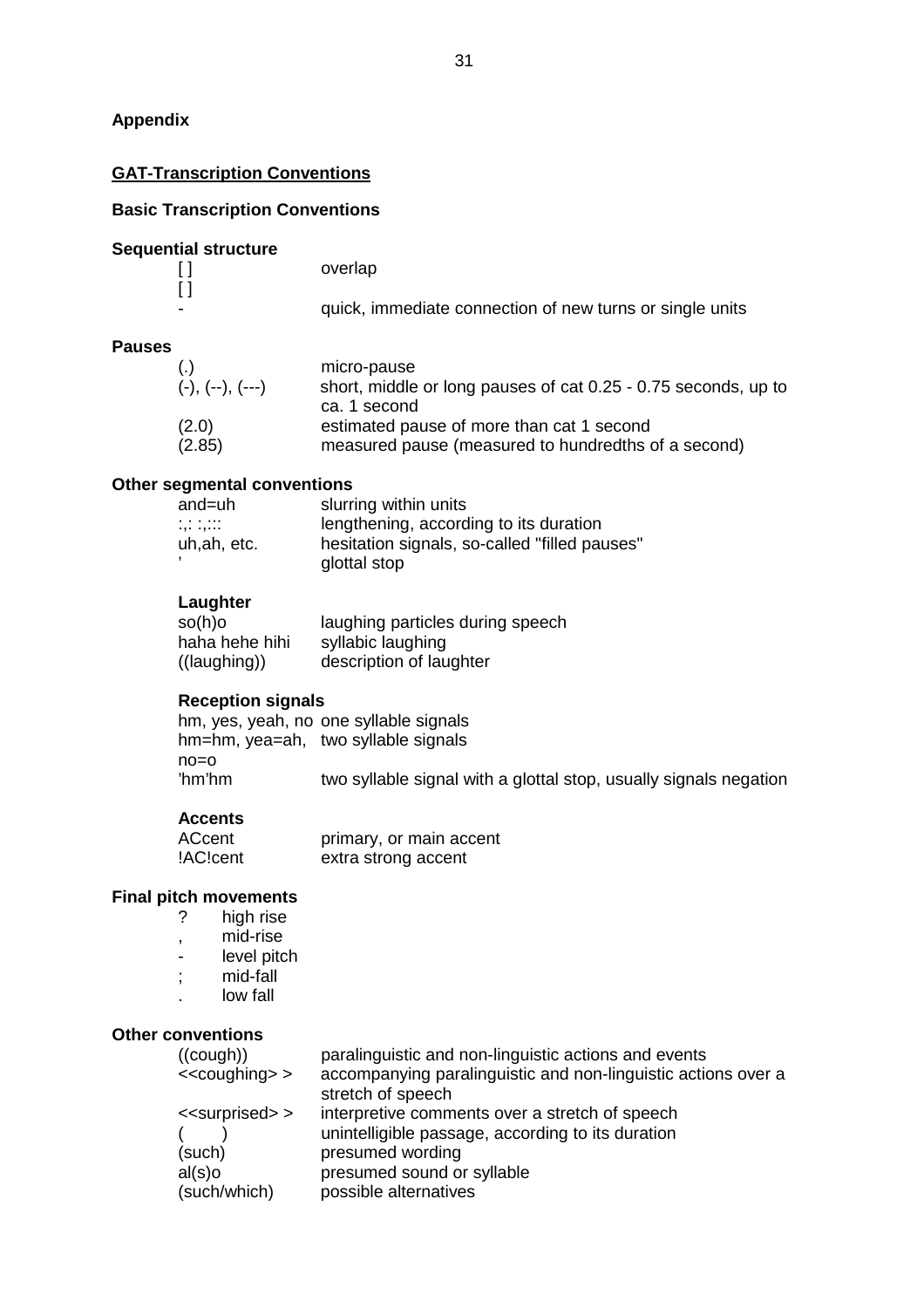| ommission of text                                                |
|------------------------------------------------------------------|
| specific line in the transcript which is referred to in the text |

## **Detailed Transcription Conventions**

#### **Accents**

| ACcent   | primary or main accent |
|----------|------------------------|
| Accent   | secondary accent       |
| !AC!cent | extra strong accent    |

## **Pitch step-up/step down**

|   | pitch step down |
|---|-----------------|
| ↓ | pitch step up   |

## **Change of pitch register**

| $<<$ $>$      | low pitch register  |
|---------------|---------------------|
| $\langle$ h>> | high pitch register |

## **Change of key**

| < <narrow key="">&gt;</narrow> | use of small segment of speaker's voice range |
|--------------------------------|-----------------------------------------------|
| < <wide key="">&gt;</wide>     | use of large segment of speaker's voice range |

#### **Intra-linear notation of pitch movement within an accent**

| 'SO            | fall                                                                                                  |
|----------------|-------------------------------------------------------------------------------------------------------|
| 'SO            | rise                                                                                                  |
| <b>SO</b>      | level                                                                                                 |
| ^SO            | rise-fall                                                                                             |
| "SO            | fall-rise                                                                                             |
| ↑              | small pitch step up to the peak of the accented syllable                                              |
| $\downarrow$ ' | small pitch step down to the bottom of the accented syllable                                          |
| ↑`SO or ↓´SO   | conspicuously high or low pitch step up or down to the peak or<br>the bottom of the accented syllable |
| ↑ SO or ↓ SO   | pitch jumps to conspicuously higher or lower accent                                                   |
|                |                                                                                                       |

#### **Volume and tempo changes**

| $<<$ >                | forte, loud                  |
|-----------------------|------------------------------|
| $\lt$ $\lt$ ff> $\gt$ | fortissimo, very loud        |
| $<$ p> >              | piano, soft                  |
| $<$ pp> >             | pianissimo, very soft        |
| $\le$ all $>$ >       | allegro, fast                |
| $<$ ten $>$           | lento, slow                  |
| $<<$ Cresc $>$ $>$    | crescendo, becoming louder   |
| $<<$ dim $>$ >        | diminuendo, becoming softer  |
| $\text{ >$            | accelerando, becoming faster |
| $<<$ rall $>$ >       | rallentando, becoming slower |

#### **Breathing in and out**

| $\cdot$ h, $\cdot$ hh, $\cdot$ hhh | breathing in, according to its duration  |
|------------------------------------|------------------------------------------|
| h, hh, hhh                         | breathing out, according to its duration |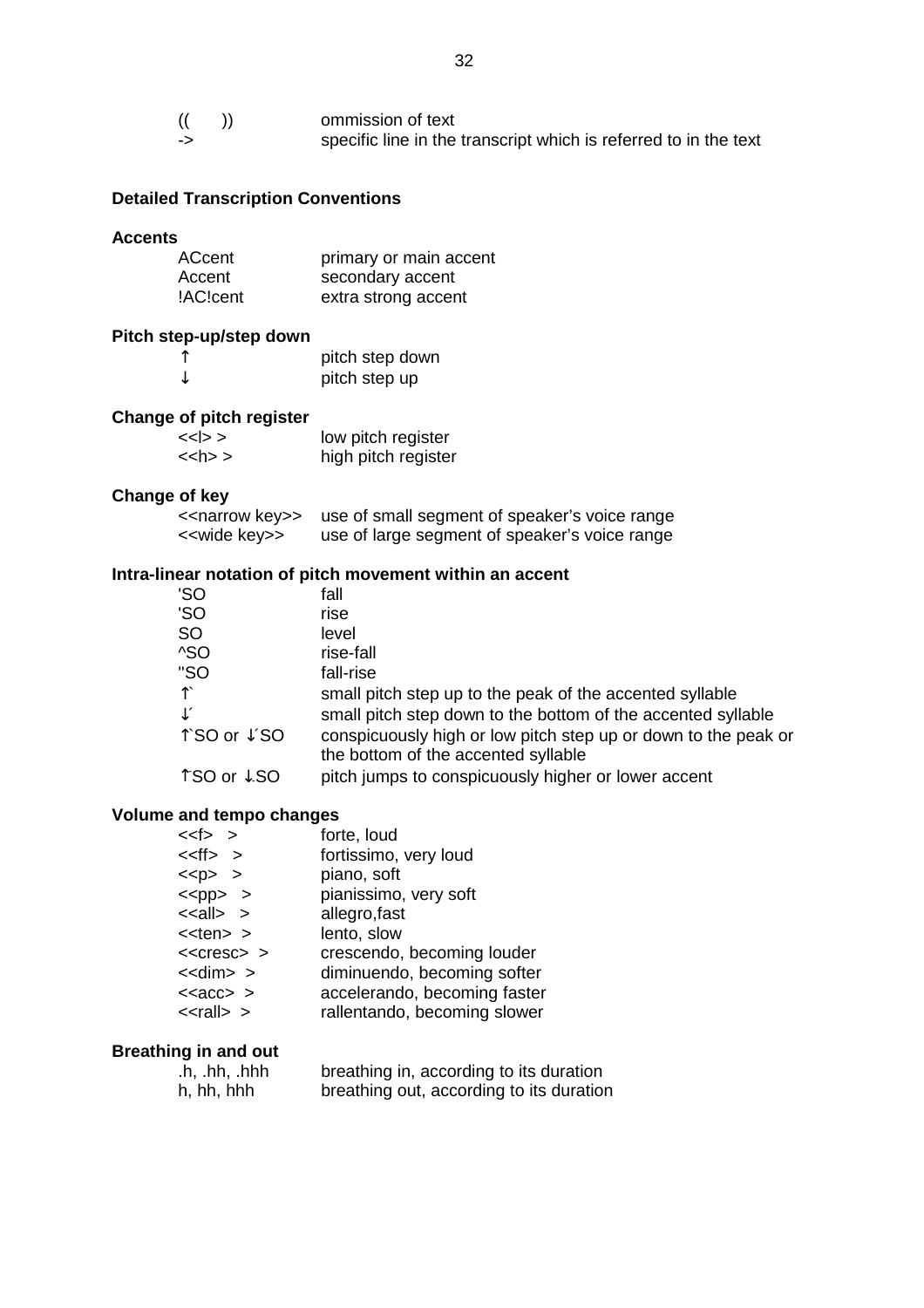## **References**

- Auer, Peter (1996): "On the Prosody and Syntax of Turn-Continuations" in: Elizabeth Couper-Kuhlen and Margret Selting (Eds): Prosody in Conversation. Cambridge University Press. Cambridge.
- Bublitz, Wolfram (1988): Supportive Fellow-Speakers and Cooperative Conversations. Discourse Topics and Topical Actions, Participant Roles and 'Recipient Action' in a Particular Type of Everyday Conversation. John Benjamins Publishing Compnay. Amsterdam.
- Couper-Kuhlen, Elizabeth (1986): An Introduction to English Prosody. Max Niemeyer Verlag. Tübingen.
- Couper-Kuhlen, Elizabeth (1999) "Prosodic Stylization". Paper presented at the Seminar on Prosody, Grammar and Interaction in Helsinki, October 1999.
- Cruttenden, Alan (1986): Intonation. Cambridge University Press. Cambridge.
- Crystal, David (1969): Prosodic Systems and Intonation in English. Cambridge University Press. Cambridge.
- Díaz, Felix, Antaki, Charles and Collins, Alan F. (1996): "Using Completion to Formulate a Statement Collectively" Journal of Pragmatics 26. 525-542.
- Du Bois, John W., Stephan Schuetze-Coburn, Susanna Cumming and Danae Paolino (1993): "Outline of Discourse Transcription," in: Jane A. Edwards and Martin D. Lampert (Eds): Talking Data. Transcription and Coding in Discourse Research. Lawrence Erlbaum Associates Publishers. Hillsdale, New Jersey.
- Falk, Jane (1979): The Duet as a Conversational Process. University Microfilms International. Ann Arbor, Michigan.
- Ferrara, Kathleen (1992): "The Interactive Achievement of a Sentence: Joint Productions in Therapeutic Discourse" Discourse Processes 15. 207-228.
- Ford, Cecilia E. and Thompson, Sandra, A. (1996): "Interactional Units in Conversation: Syntactic, Intonational, and Pragmatic Resources for the Management of Turns." in: Elinor Ochs, Emanuel A. Schegloff and Sandra A. Thompson (Eds): Interaction and Grammar. Cambridge University Press. Cambridge.
- Fox, Barbara A. and Jasperson, Robert (1995): "A Syntactic Exploration of Repair in English Conversation" in: Philip W. Davis (Ed): Alternative Linguistics. Descriptive and Theoretical Modes. John Benjamins Publishing Company. Amsterdam.
- French, Peter and John Local (1986): "Prosodic Features and the Management of Interruptions" in: Catherine Johns-Lewis (Ed): Intonation in Discourse. Croom Helm. London.
- Glindemann, Ralf (1987): Zusammensprechen im Gespräch. Aspekte einer konsonanztheorethischen Pragmatik. Max Niemeyer Verlag. Tübingen.
- Hartung, Martin (1998): Ironie in der Alltagssprache: Eine gesprächsanalytische Untersuchung. Westdeutscher Verlag. Opladen.
- Ladd, D. Robert (1978): "Stylized Intonation" Language 54. 517-540.
- Lerner, Gene H. (1991): "On the Syntax of Sentences in Progress" Language in Society 20. 441-458.
- Lerner, Gene H. (1992): "Assisted Story Telling: Deploying Shared Knowledge as a Practical Matter" Qualitative Sociology 15 No3: 247-271.
- Lerner, Gene H. (1994): "Responsive List Construction" in: Journal of Language and Social Psychology 13/1, 20-33.
- Lerner, Gene H. (1996): "On the 'Semi-Permeable' Character of Grammatical Units in Conversation: Conditional Entry Into the Turn Space of Another Speaker" in: Elinor Ochs, Emanuel A. Schegloff and Sandra A. Thompson (Eds): Interaction and Grammar. Cambridge University Press. Cambridge.
- Local, John (1992): "Continuing and Restarting" in: Peter Auer and Aldo di Luzio (Eds): The Contextualization of Language. John Benjamins Publishing Company. Amsterdam.
- Ono, Tsuyoshi and Sandra A. Thompson (1995): "What Can Conversation Tell Us About Syntax?" in: Philip W. Davies (Ed): Descriptive and Theoretical Modes in the Alternative Linguistics. John Benjamins Publishing Company. Amsterdam.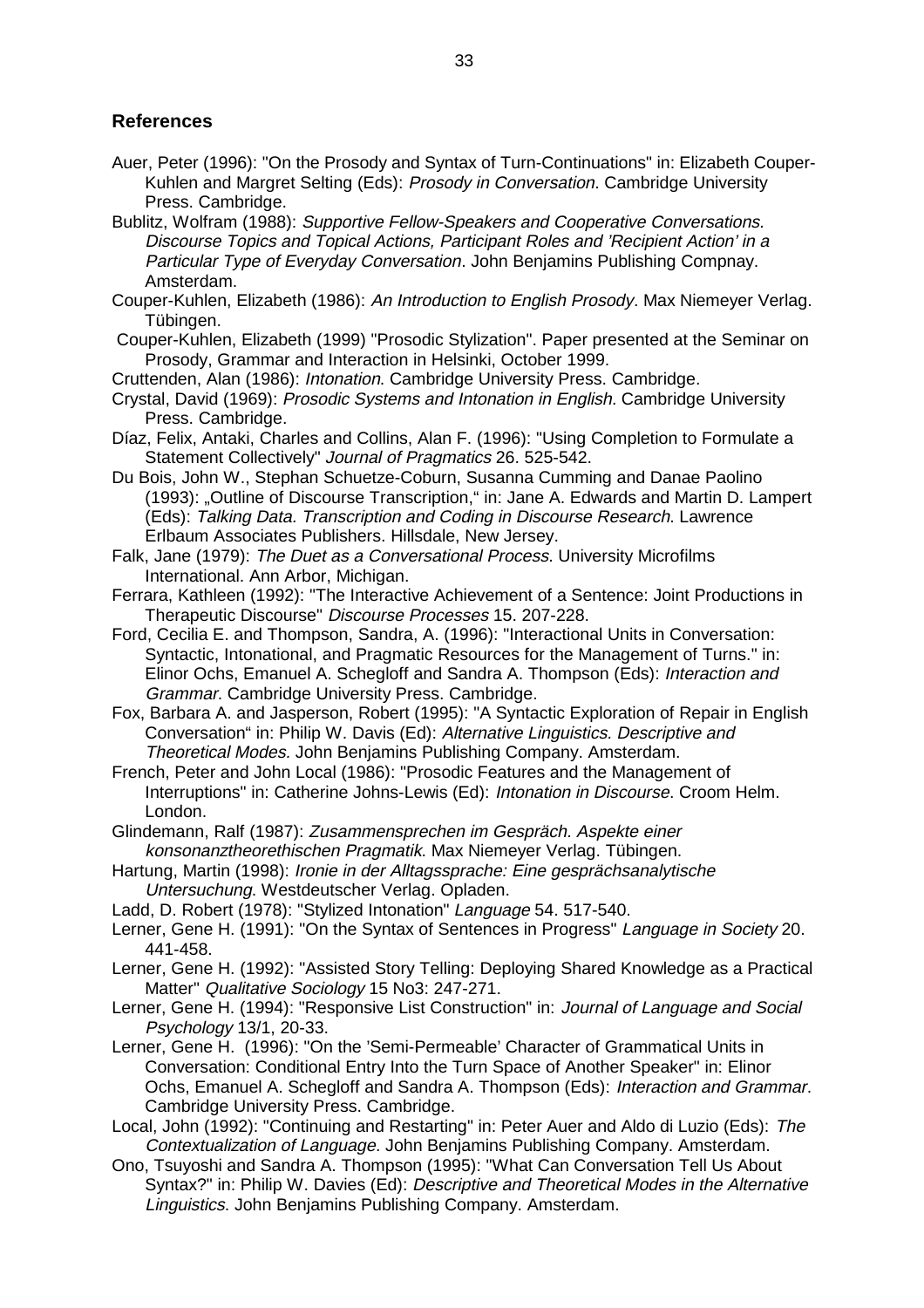Sacks, Harvey (1995): Lectures on Conversation. Ed. by Gail Jefferson. Blackwell. Oxford. Sacks, Harvey, Emanuel A. Schegloff and Gail Jefferson (1974): "A Simplest Systematics for

- the Organization of Turn-Taking for Conversation" Language 50: 696-735.
- Schegloff, Emanuel A. (1984): "On Some Questions and Ambiguities in Conversation" in: J. Maxwell Atkinson and John Heritage (Eds.): Structures of Social Action. Studies in Conversation Analysis. Cambridge University Press. Cambridge.
- Schegloff, Emanuel A. (1996): "Turn Organization: One Intersection of Grammar and Interaction", in: Elinor Ochs, Emanuel A. Schegloff and Sandra A. Thompson (Eds): Interaction and Grammar. Cambridge University Press. Cambridge.
- Schegloff, Emanuel A. (1997): "Practices and Actions: Boundary Cases of Other-Initiated Repair." Discourse Processes 23. 499-547.
- Schegloff, Emanuel A., Gail Jefferson and Harvey Sacks (1977): "The Preference for Self-Correction in the Organization of Repair in Conversation" Language 53. 361-382.
- Schwitalla, Johannes (1992): "Über einige Weisen des gemeinsamen Sprechens" Zeitschrift für Sprachwissenschaft 11. 68-98.
- Selting, Margret (1995): Prosodie im Gespräch. Aspekte einer interaktionalen Phonologie der Konversation. Max Niemeyer Verlag. Tübingen.
- Selting, Margret (1996): "On the Interplay of Syntax and Prosody in the Constitution of Turn-Constructional Units and Turns in Conversation" Pragmatics 6,3. 357-388.
- Tannen, Deborah (1984): Conversational Style: Analyzing Talk Among Friends. Ablex Publishing Corporation. Norwood, New Jersey.
- Tannen, Deborah (1989): Talking Voices. Cambridge University Press. Cambridge.